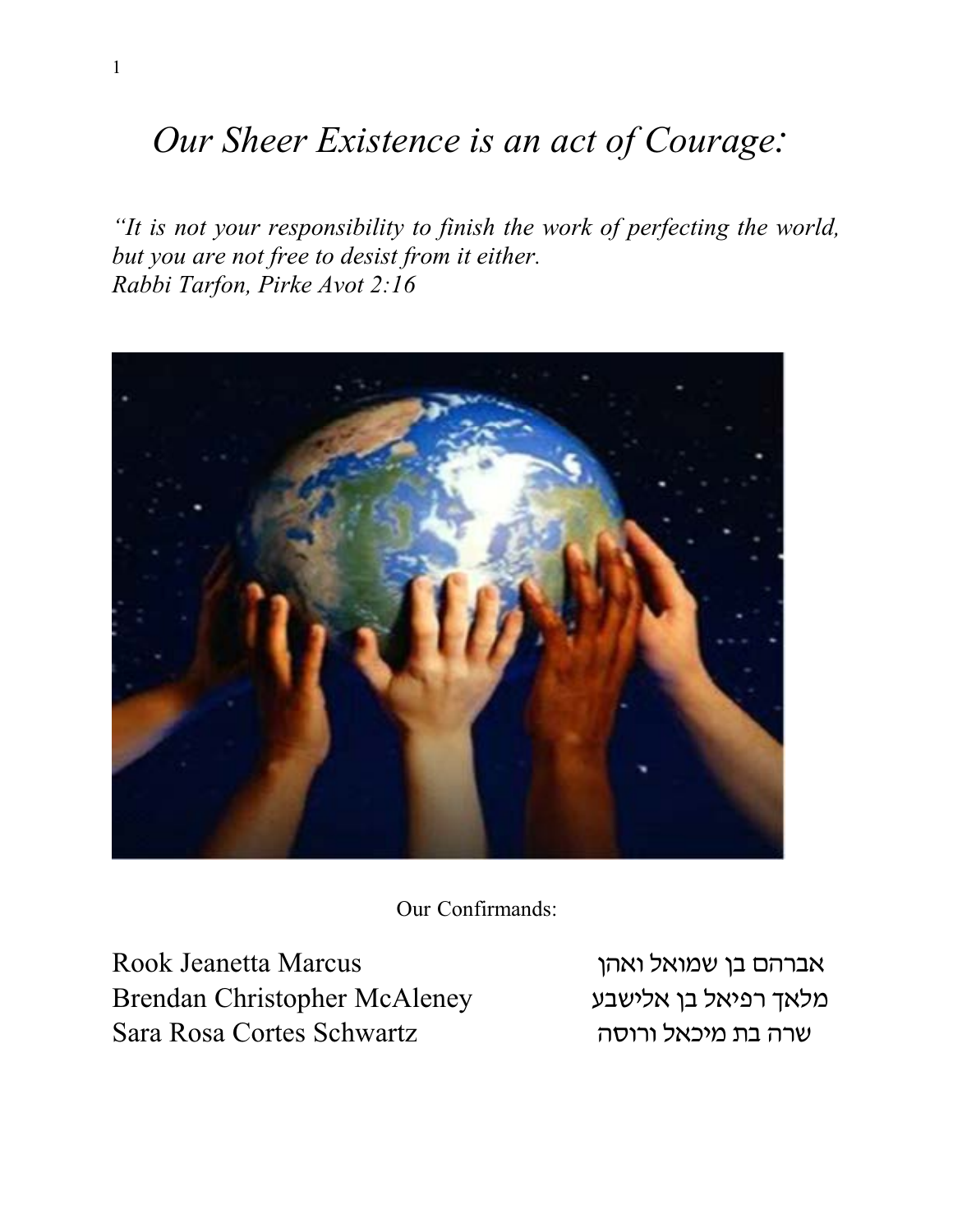#### **RABBI READS:**

Our hearts and spirits soar this Shabbat. This moment and this place are sacred. Tonight we stand again at Sinai and our Confirmands receive the Torah anew. We rejoice in their achievements and commitment to Judaism. Brendan, Rook and Sara have met weekly with myself and Morah Best. Morah Best and I are so proud of your spiritual growth, the depths and seriousness of how you look at and live in the world, and the way you challenge the status quo. You are change makers, each in your own way.

### PARENTS OF CONFIRMANDS, RABBI, MORAH BEST AND CANTOR READ **TOGETHER, Please Rise:**

Our children come now seeking to ascend. Our children come now seeking your guiding light. Hide not Your light from them or any generation who seek You with whole hearts.

We have been witness and messenger, bearers of the knowledge of God for all time. Every generation of Israel has been witness to Your covenant and messengers of our faith. It began with Sinai. Our people pledged them to become a kingdom of priests, a holy people.

O God of Israel, may the vision of Sinai remain with us to strengthen our faithfulness to your covenant. May our children and their children learn the joy of Mitzvot, that they may love and revere Your holy name and hold fast to Your purpose forever.

We are very proud of our children for their committment to Judaism. Although they had many different committments pulling them in different directions, Judaism has been the one constant in their lives. We pray that they keep learning and have more spiritual moments to celebrate.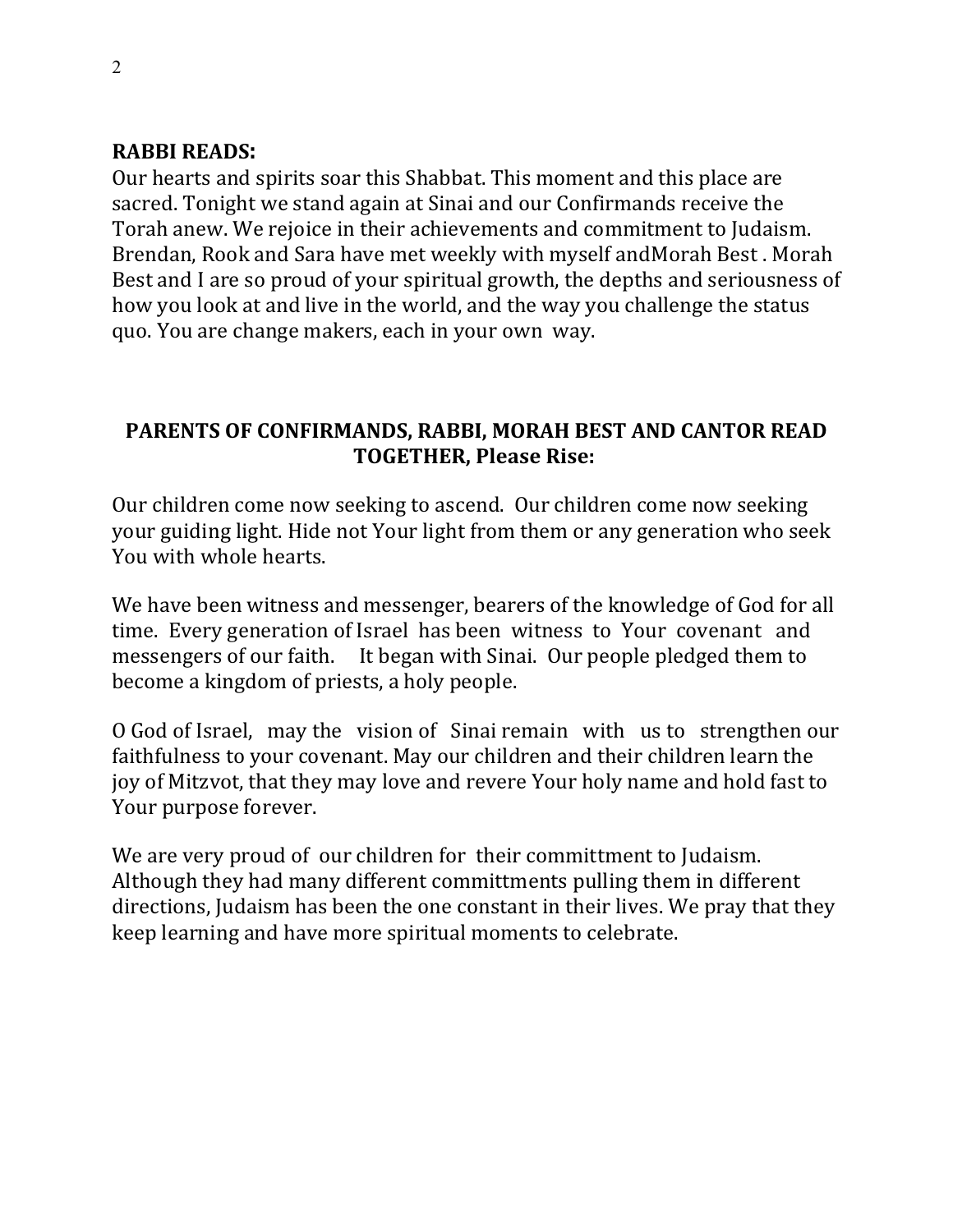#### **READER: Brendan McAleney:**

Martin Buber said, "Existence will remain meaningless for you , if you yourself do not penetrate it with active love and if you do not in this way discover its meaning for yourself. Everything is waiting to be hallowed by you; it's waiting to be realized by you. Meet the world with the fullness of your being and you meet God. One who is able to love brings the world and God together."

We have spent the past three years arguing, sharing our opinions, and studying how God interacts in our lives. Of course, we have found that there is never just one answer, and none of us look at God in the same way, but our class has been filled with love, and honesty, as you will hear from us tonight. Thank you for being here, to listen to our journey.

### **KINDLING THE LIGHTS OF SHABBAT**

Morah Best, Meisha McAleney, Ann Marcus, Rosa Cortes:

AS THESE SHABBAT CANDLES give light to all who behold them. so may we, by our lives, give light to all who behold us. As their brightness reminds us of the generations of Israel who have kindled light, so may we, in our own day, be among those who kindle light.

> ַבָּרוּךְ אַתָּה יְיָ אֱלֹהֵינוּ מֶלֶךְ הָעוֹלָם, אֲשֶׁר קִדְשֵׁנוּ בִּמְצְוֹתַיו, וְצְוֵּנוּ לְהַדְלִיק נֵר שֵׁל שַׁבַּת.

Baruch ata Adonai, Ehloheinu mehlech haolam, asher kid'shanu b'mitzvotav v'tzivanu l'hadlik ner shel Shabbat.

BLESSED ARE YOU, Adonai our God, Sovereign of the universe, who hallows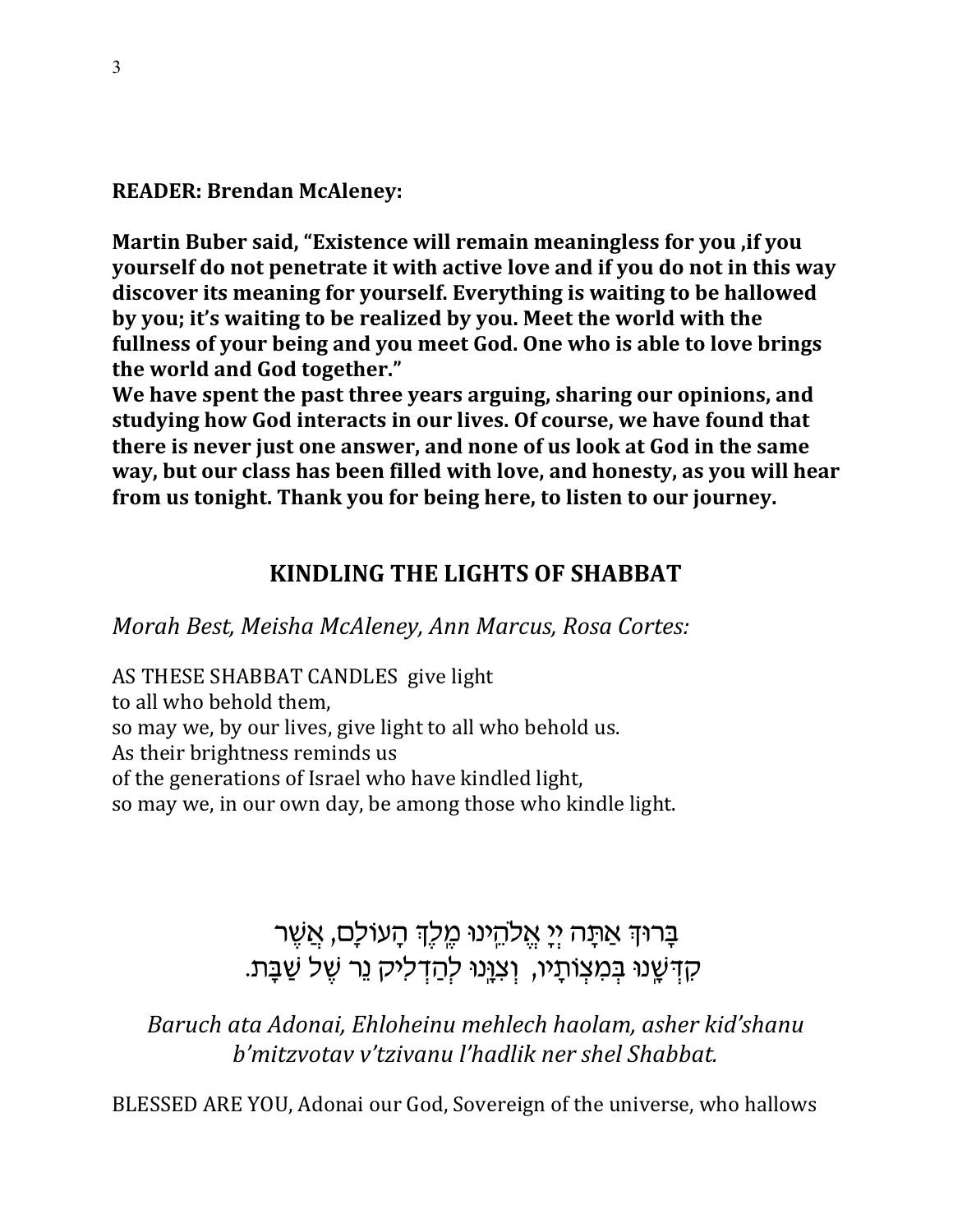us with mitzvot, commanding us to kindle the light of Shabbat.

### **Beyond by Dan Nichols: The Hatzi Kaddish**

May Your wonder be celebrated May Your name be consecrated May Your brilliance never fade from the magnificent world You made

> May Your ways prevail in our own days in our own lives And in the life of all Israel

> > And let us say Let us say Amen

May Your name receive the same beauty that you bring though You are far beyond the sweetest song we could ever sing.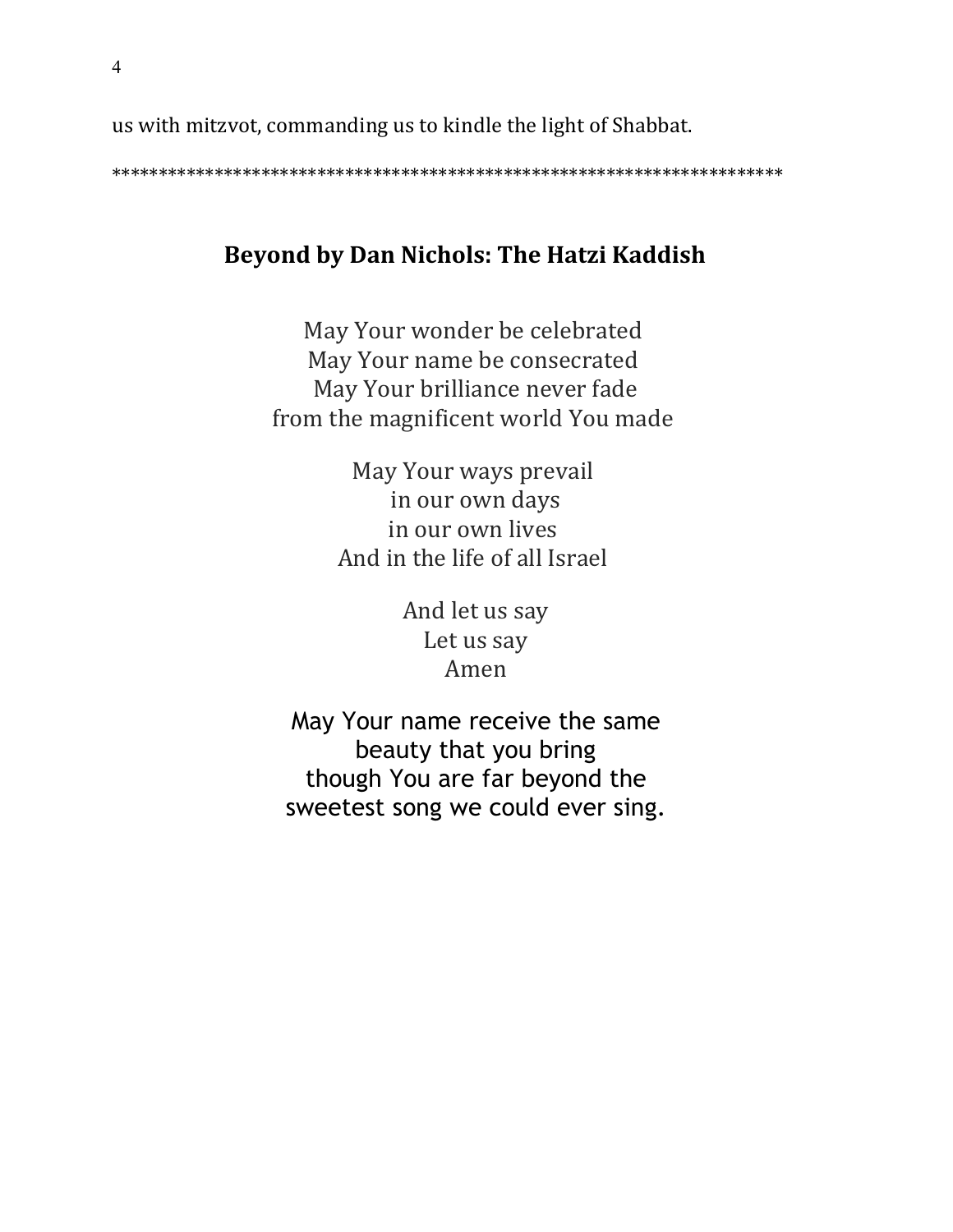### **PLEASE RISE**

## **ַּבְרְ־כוּ** אֶת יְיָ הַמְבֹרְדִּי בָרוּךְ יְיָ הַמְּבֹרָךְ לְעוֹלָם וָעֶד؛

Barchu et Adonai ham'vorach! Baruch Adonai ham'vorach l'olam va-ed!

PRAISE ADONAI to whom praise is due forever! Praised be Adonai to whom praise is due, now and forever!

**Reader: Sara Schwartz** 

May my life be one link in a chain of goodness. As I say the prayers of my ancestors. Help me to recall their devotion and faithfullness, their joy and suffering, which are in every word. Holiness is my heritage; may I be worthy of it.

**Reader: Brendan McAleney** May our tradition live in me and from me, to generations I shall never know, enriched by the truth that I have found and the good deeds I have done. So I may fulfill my task on earth and receive my blessing.

**Reader: Rook Marcus** 

And when the service ends and the prayers have ceased, help me to bring their spirit into the world in which I live. May I love God above all, and my neighbor as myself. and be a living witness to the truth that never changes.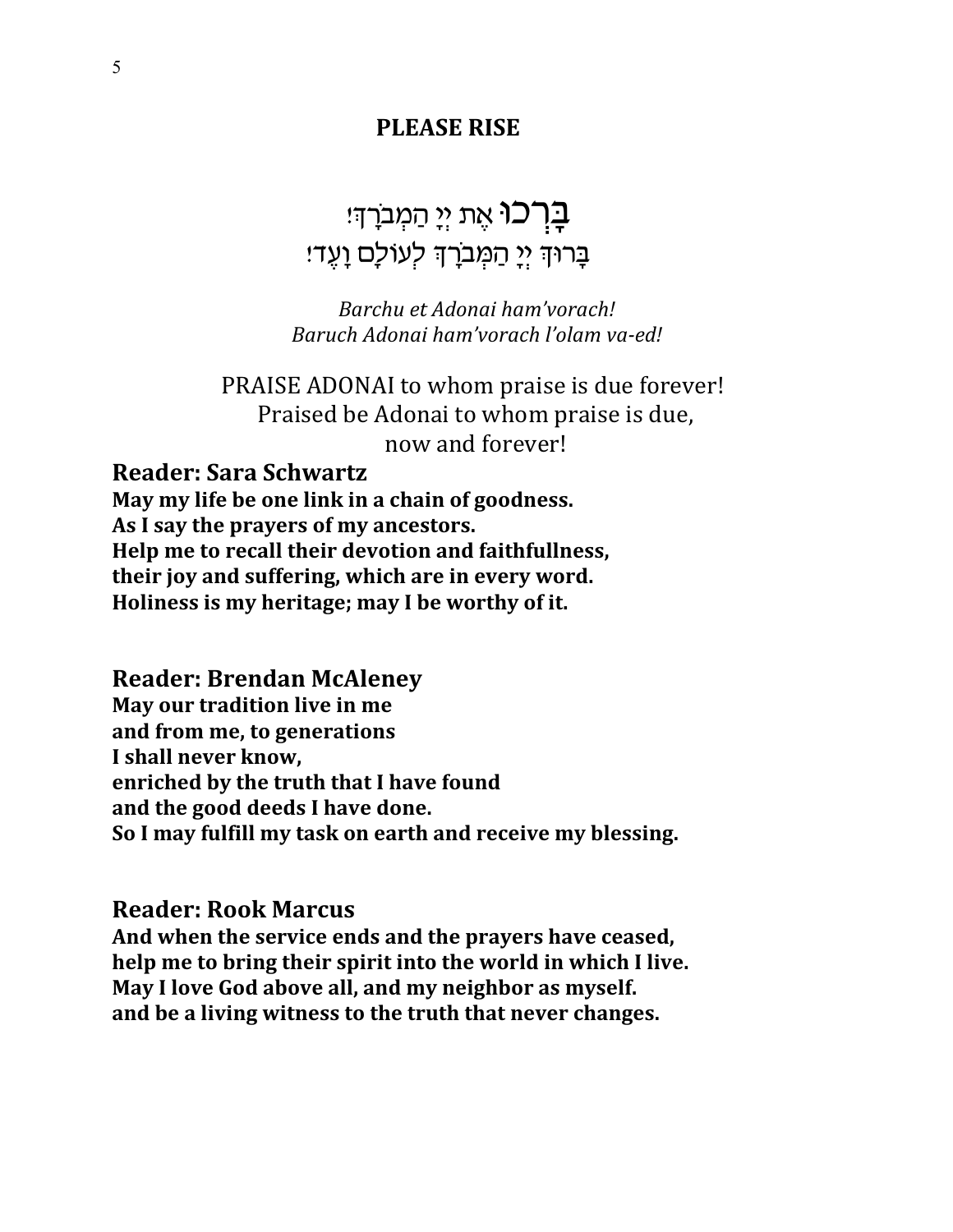### **MA'ARIV ARAVIM**

בָרוּךְ אַתָּה יִיַ , אֵלְהֵינוּ מֵלֵךְ הָעוֹלָם, אֲשֶׁר בִּדְבָרוֹ מַעֲרִיב עֲרָבִים, בְּחָכְמָה פּוֹתֵחַ שִׁעֲרִים, וּבִתְבוּנָה מִשַּׁנֵּה עִתִּים, וּמַחֲלִיף אֵת הַזְּמַנִּים, וּמִסֲדֵּר אֵת הַכּוֹכָבִים בְּמִשְׁמְרוֹתֵיהֵם בָּרָקֵיעַ כִּרְצוֹנוֹ. בּוֹרֵא יוֹם וָלְיֶלָה, גוֹלֵל אוֹר מִפְּנֵי חְשֶׁךָ, וְחְשֶׁךָ מִפְּנֵי אוֹר, וּמַעֲבִיר יוֹם וּמֵבִיא לַיֶּלָה, וּמבדיל בין יוֹם וּבֵין לַיֱלָה, יְיָ צְבָאוֹת שְׁמוֹ. אֵל חַי וְקַיָּם, תָּמִיד יִמְלוֹךְ עָלִינוּ לְעוֹלָם וָעֶד. ַבָּרוּךְ אַתָּה יִיָ, <u>הַמַעֲ</u>רִיב עֲרָבִים.

Baruch ata, Adonai, Eloheinu, Melech haolam, asher bid'varo maariv aravim. Bechochma poteiach shearim, uvit'vuna m'shaneh itim, umachalif et haz'manim, umisadeir et hakochavim b'mishmeroteihem barakia kir'tsono. Borei yom valaila, goleil or mipenei choshech v'choshech mipnei or, uma-avir yom umeivi laila, umavdil bein yom uvein laila, Adonai tsevaot shemo. Eil chai vekayam, tamid yimloch aleinu, leolam vaed. Baruch ata, Adonai, hamaariv aravim.

BLESSED are You, Adonai our God, Ruler of the universe, who speaks the evening into being, skillfully opens the gates, thoughtfully alters the time and changes the seasons, and arranges the stars in their heavenly courses according to plan.

You are Creator of day and night, rolling light away from darkness and darkness from light, transforming day into night and distinguishing one from the other.

Adonai Tz'vaot is Your Name. Ever-living God, may You reign continually over us into eternity. Blessed are You, Adonai, who brings on evening.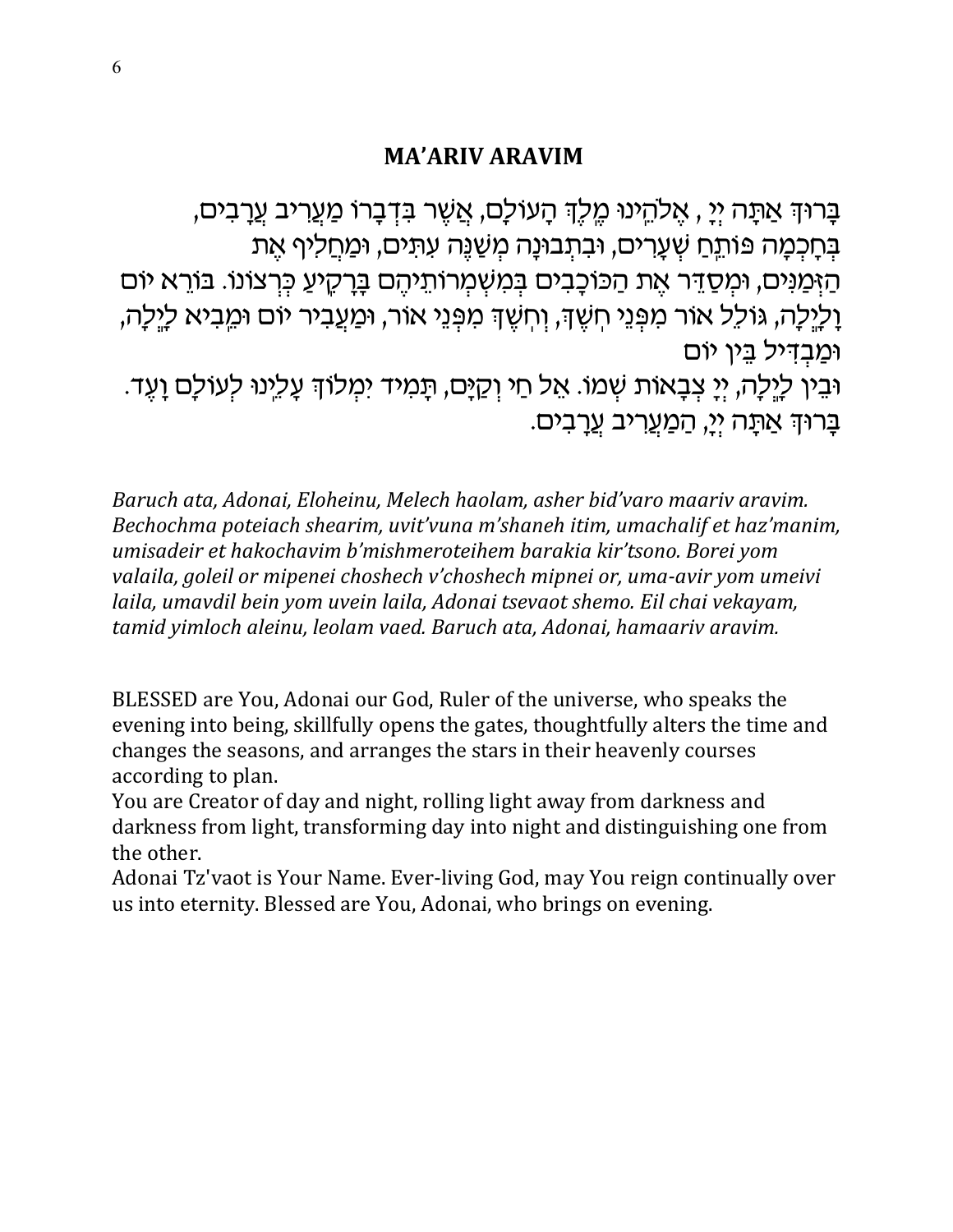# שְׁמַע יִשְׂרָאֵל, יְיָ אֱלהֵינוּ, יִיַ אֵחֲד

Shema Yisrael Adonai Eloheinu Adonai Echad! Hear, O Israel Adonai is our God, Adonai is One!

# בַּרוּדְ שֵׁם כִּבוֹד מַלְכוּתוֹ לְעוֹלַם וַעֵּד.

Baruch shem kevod malchuto l'olam va-ed.

Blessed is God's glorious majesty forever and ever.

#### **PLEASE BE SEATED**

וְאַהַבְתַּ אֶת יִיַ אֱלֹהֵיךָ, בְּכָל-לְבָבְךָ וּבְכָל-נַפְשְׁךָ וּבְכָל-מִאדֵךָ. וְהָיוּ הַדְּבָרִים הָאֵלֶה, אֲשֶׁר אֲנִכִי מִצַּוִּךְ הַיּוֹם עַל-לִבָּבֵךְ. וְשִׁנַּנְתָּם לְבָנֶיךָ וְדִבַּרְתָּ בָּם, בְּשִׁבְתְּךָ בְּבֵיתֶךָ וּבְלֶכְתְּךָ בַדֶּרֶךְ וְּבְשָׁכְבְּךָ וּבְקוּמֶךָ. וּקְשַׁרְתָּם לְאוֹת עַל-יָדֵךְ וְהָיוּ לְטֹטַפֹת בֵּין עֵינֵיךָ. וּכְתַבְתָּם עַל מְזֻזוֹת בֵּיתֵךְ וּבִשְׁעָרֵיךָ. לְמַעַן תּזִכְּרוּ וַעֲשִׂיתֵם אֶת-כָּל-מִצְוֹתָי, וְהִיִיתֵם קִדְשִׁים לֵאלְהֵיכֵם. אֲנִי יִיַ אֱלְהֵיכֶם, אֲשֶׁר הוֹצֵאתִי אֵתְכֵם מֵאֵרֶץ מִצְרַיִם, לְהִיוֹת לַכֵם לֵאלהִים, אֲנִי יִיַ אֱלֹהֵיכֶם.

V'ahavta et Adonai Elohecha, b'chol l'vavcha, uv'chol nafsh'cha, uv'chol m'odecha. V'hayu had'varim ha-eileh, asher anochi m'tzav'cha hayom, al l'vavecha. V'shinantam l'vanecha, v'dibarta bam, b'shivt'cha b'veitecha, uv'lecht'cha vaderech, uv'shochb'cha uv'kumecha. Uk'shartam l'ot al yadecha, v'hayu l'totafot bein einecha. Uch'tavtam al m'zuzot beitecha uvish'arecha. L'maan tizk'ru, vaasitem et kol mitzvotai, vih'yitem k'doshim l'Eloheichem. Ani Adonai Eloheichem, asher hotzeiti et-chem mei-eretz Mitzrayim lih'yot lachem l'Elohim, Ani Adonai Eloheichem.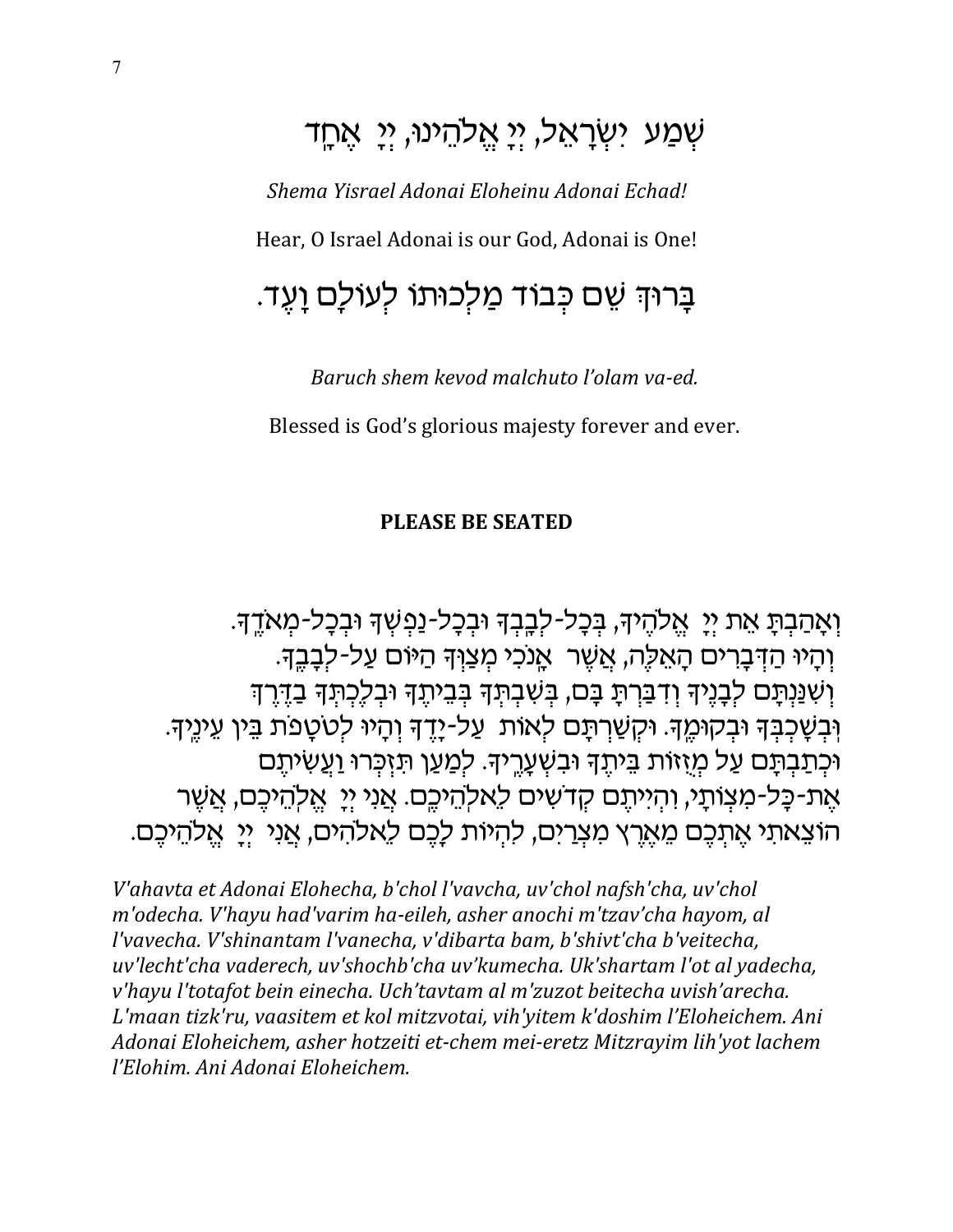#### Rook Marcus: Living Judaism is an act of Love

What is holiness if not change? If not growth? It is said the single separation of the living from the nonliving, our ability to grow and change over time. God, in giving us life, gave us a piece of Godself. What God gave was perseverance. The will to continue living. The will to continue being. The courage to continue to be in spite of the difficulties of our world. We, as Jews, embrace this idea of change. That is what makes us who we are. Not belief in God. Not prayer. Not lack of sin. Though all of those things can be a part of us if we choose them to be, what makes us Jews is our willingness to fight on, to persevere, and to grow when faced with strife, suffering, and struggle.

In the face of death, we name our children after those we have lost to allow their spirits to continue on. My Hebrew name, Avraham, is the perfect example of this change. This year, I changed my name to that of my Great Grandfather's in Hebrew to honor him. How I have begun to thrive within my culture as a Jewish individual. And how I have brought a new understanding to this name with my life and the choices I have made within it. The first to bear this name could barely halt himself from the killing of his own son, yet we as Jews, despite knowing our culture as that of an Abrahamic religion, have changed so thoroughly since then. Some wise words I have received from Rabbi Edelman were words of caution. One does not wish to embody the life of those in the Torah, as their stories serve as lessons to us now. This itself shows change.

We live not to repeat the accomplishments and mistakes of our ancestors, but to exist independently and bring change and new life to their lineage. We continue their stories, and in living, we bring change.

Something that has frequently come as a shock to all my non-Jewish friends is the prevalence of midrashim. We as a culture encourage personal additions and interpretations to our story. We try our best not to treat our laws as universal, understanding that there will always be experiences that do not align our own. With each generation our stories gain new life, many unique and beautiful interpretations coming with each new soul touched by these tales. This acceptance of new ideas has always been my source of safety in this community.

As a trans and queer individual, it can be difficult to find a religious community that fosters safety and acceptance over hatred. Yet never once did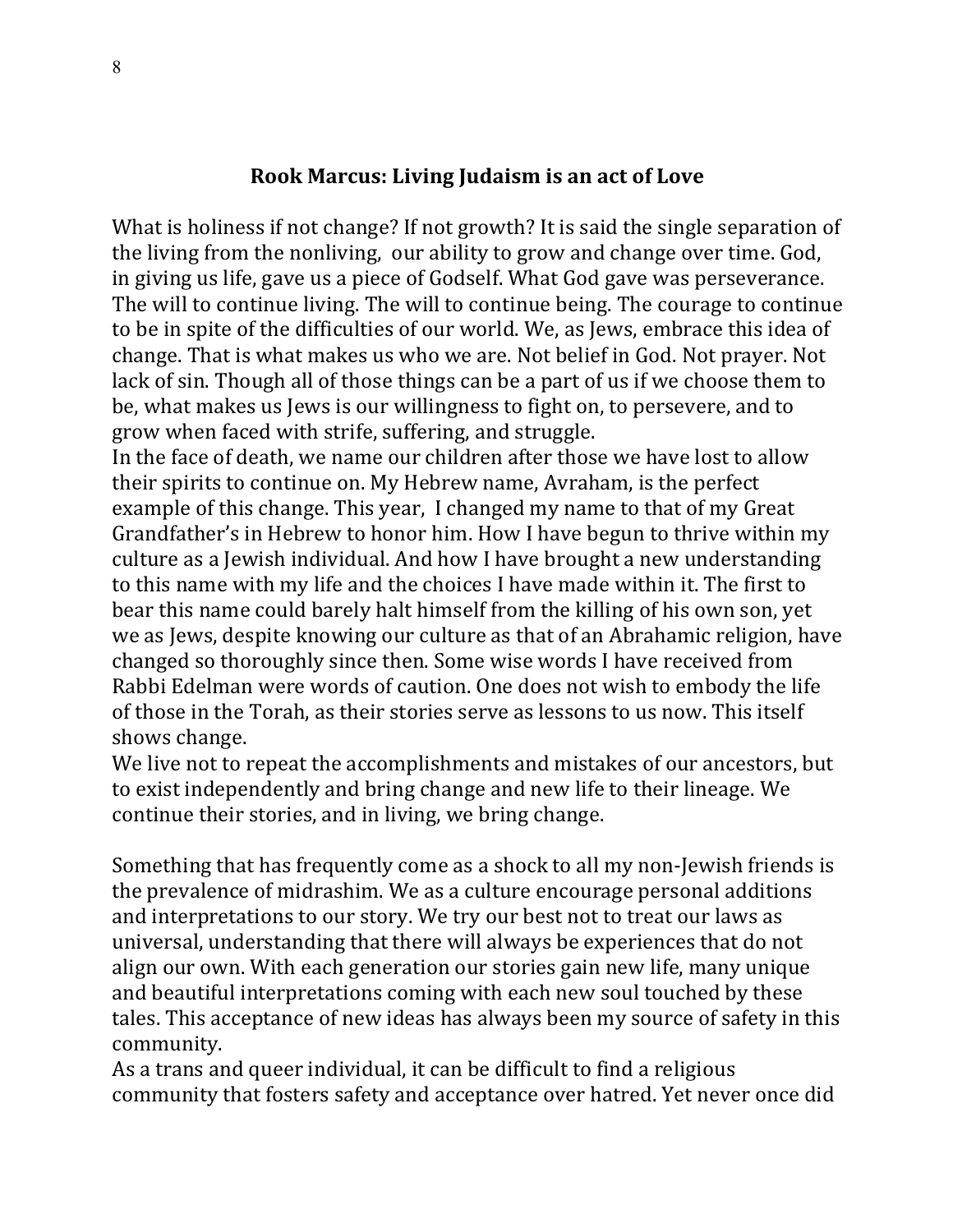I worry as to whether or not this Temple would be accepting of people like me. I was right in my assumption. Upon revealing my true identity to the Morim and Rabbi of this temple, I was met with blessings, praise, and words that will stay in my heart for many years to come. Change is a core part of acceptance, and as Jews, it is our pride and joy to live with such a gift.

So make this world holy. Bring change and acceptance in your wake. Live and grow with each passing day. Dare to continue living. For that is a gift we can use for good, and it is one we shall use to change this world for the better.

#### Sara Schwartz: Pride in Being a Jew

What comes to mind when you think of the word pride? Lots of times it's the LGBTQ+ community. But, at the root of it, the word means to be honored to be who you are. As a queer Jewish woman in a growing world, being proud of my identity is not always easy. I am a person of many minorities, but also many privileges. This means I must learn to be proud, yet humble. Since the dawn of time, people have targeted Jews for one reason or another, and even just this last year the number of antisemitic attacks has doubled, especially on holidays like Chanukah and Pesach. This is an upsetting statement to hear, but don't worry, there's a catch. Since the dawn of time, we have risen above bigotry because you know what? We are still here. I am here. If they succeeded, we and Israel would be wiped off the world. So, I am proud. I am honored to be part of this beautiful, resilient, strong, community. Our people bravely stand in the face of danger. Now, does that mean they are not scared? Of course not. They are incredibly scared, and I am too. Just last Chanukah, I was so afraid to put our bright Menorah in the front window. But it is not the absence of fear that makes one brave. It is the act of facing them. And that is especially our expertise. I am happy to be part of this people.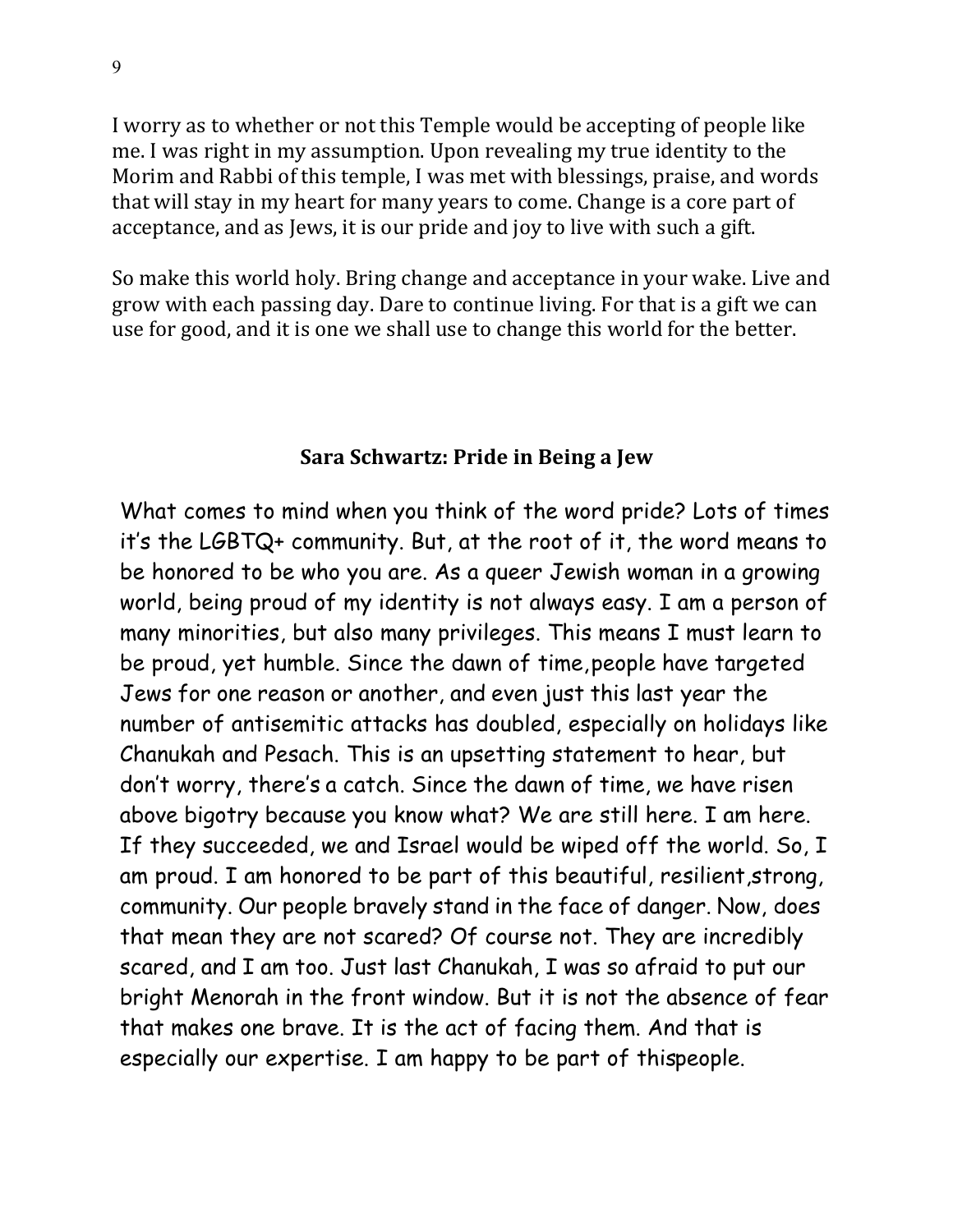### MiChamocha with Miriam's Song by Debbie Friedman

מִי כָּמְכָה בָּאֵלִים יְיָ, מִי כָּמְכָה נֶאֲדָר בַּקְדֶשׁ, נוֹרָא תִהִילֹת, עְשֵׂה פֵלֵא. נורָא תְהִילֹת, עְשֶׁה פֵלָא.

*And the women dancing with their timbrels Followed Miriam as she sang her song Sing a song to the One whom we've exalted Miriam and the women danced and danced the whole night long. And Miriam was a weaver of unique variety The tapestry she wove was one which sang our history With every strand and every thread she crafted her delight A woman touched with spirit, she dances toward the light*

> מִי כַמִ*ּכַה בַּאֵלִים יִיַ,* מִי כָּמְכָה נֶאְדָּר בַּקְדֶשׁ, נוֹרָא תְהִילֹת, עְשֵׁה פֵלֵא. נורָא תִהִילֹת, עְשֵׂה פֵלֵא.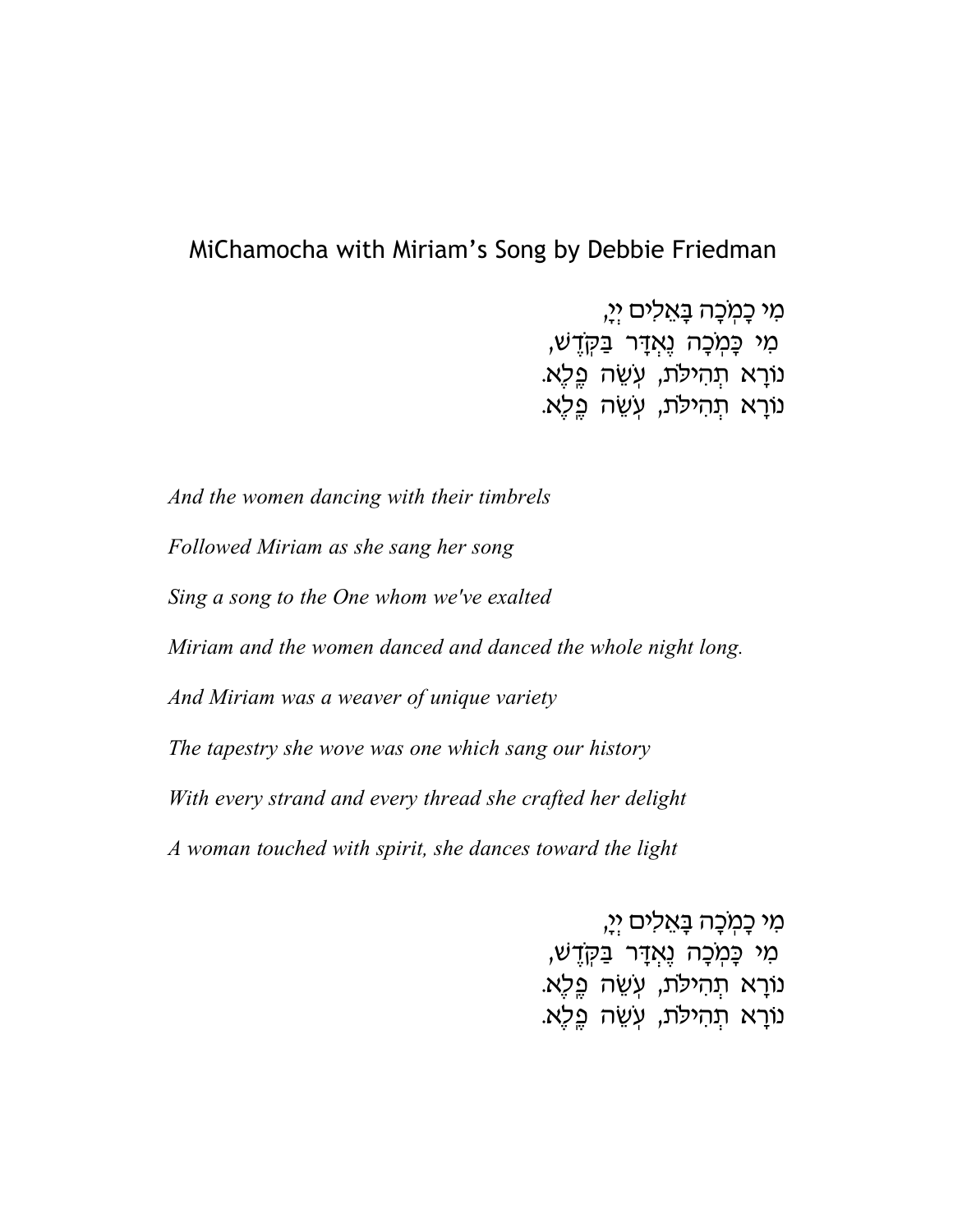*When Miriam stood upon the shores and gazed across the sea The wonder of this miracle she soon came to believe Whoever thought the sea would part with an outstretched hand And we would pass to freedom and march to the promised land* מַלְכוּתְךָ רָאוּ בָנֶיךָ, בּוֹקֵעַ יָם לִפְנֵי משֶׁה ומרים ֶזָה אֵלִי עָנוּ וְאָמְרוּ. יְיָ יִמְלוֹךְ לְעוֹלָם וָעֶד. יִי יִמְלוֹךְ לְעוֹלָם וַעֵד.

*And Miriam the prophet took her timbrel in her hand And all the women followed her just as she had planned And Miriam raised her voice in song She sang with praise and might We've just lived through a miracle We're going to dance tonight. And the women dancing with their timbrels Followed Miriam as she sang her song Sing a song to the one who we have exalted Miriam and the women danced and danced the whole night long.*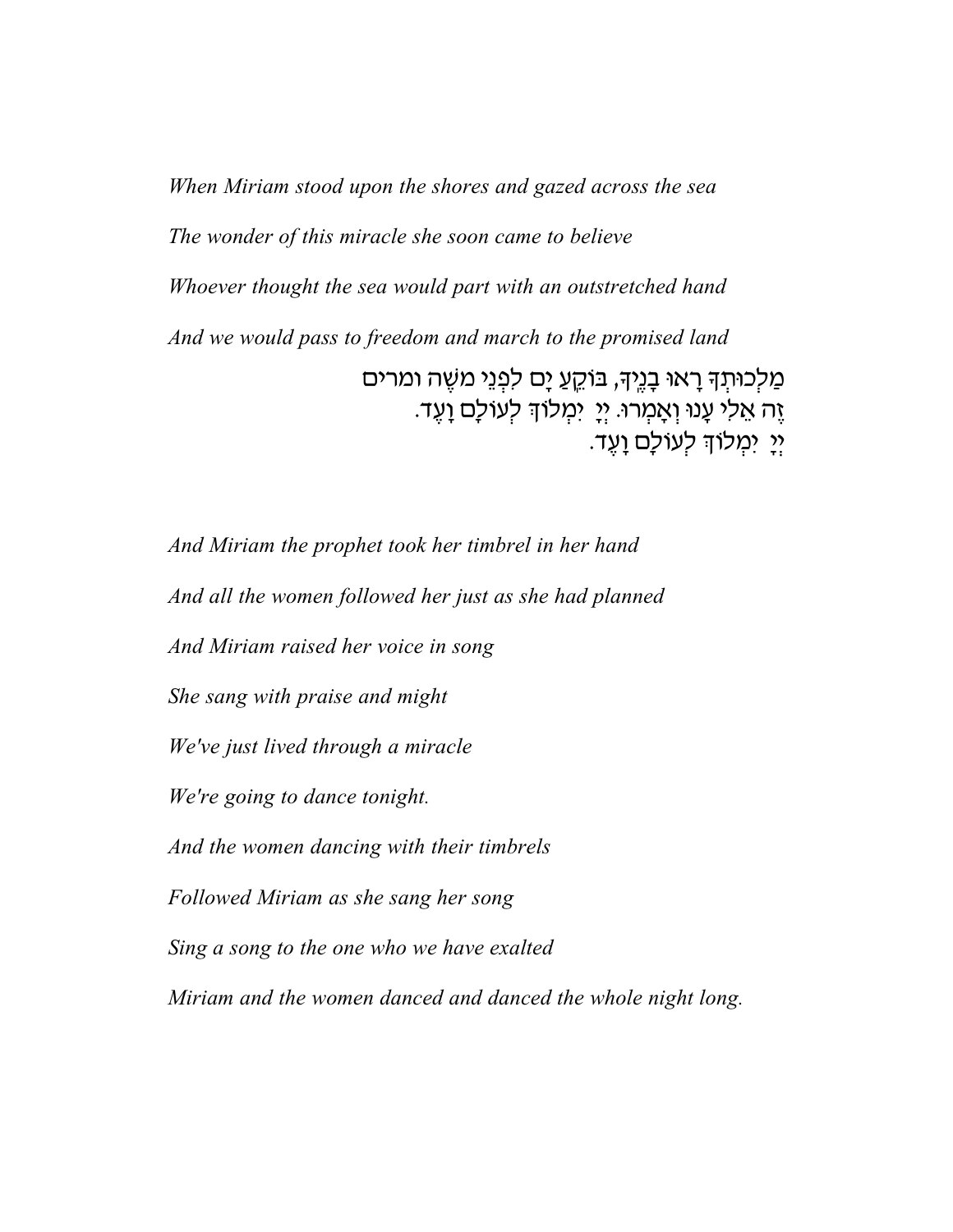### **Sara Schwartz: My Truth**

Hello, congregation! I'm here to speak to you today about myself, and how my Jewish identity fits into my daily life. I have always felt proud to be a Jewish person, although part of me felt invalid–because I'm not sure what I believe in and my blood is not fully Jewish. When I asked my mentor, my teacher, my friend, and my rabbi, what this means, she said that at the root of it, believing in God does not have to be at the center of being Jewish. Now I'm pretty smart, but this confused me. Rabbi continued to say that being a Jew is about learning, togetherness, and acts of kindness. In this way, I proudly lead my life as a Jewish woman.

Often I think about how crazy the norms actually are. Think about how astonishing it is that we are all here together, on a billion-trillion-year-old planet, slowly dying, yet still wearing nice clothes and remaining silent as I speak. I say to you, why did you come here today, congregation? Was it for me, or perhaps my fellow confirmands? Was it because you had nothing better to do? Was it because you felt some sort of obligation? It's alright, I understand. What I'm trying to say is that it took thousands of circumstances falling perfectly together to create this moment right now. Myself, Rook, and Brendan all woke up this morning, brushed our teeth with a mixture of confidence and anxiety, and said today is the day we've all been waiting for.

If I were to die yesterday, I feel as though the world for the most part would be unchanged. Knowing this, it's easy to lose the motivation to keep on keeping on. I have struggled badly with this concept. It was easy to feel worthless, to feel like it wouldn't matter at all if I just disappeared one day. Through a combination of small moments in life, loving people, and exploring myself, I now truly believe every single person on this planet has a purpose to serve.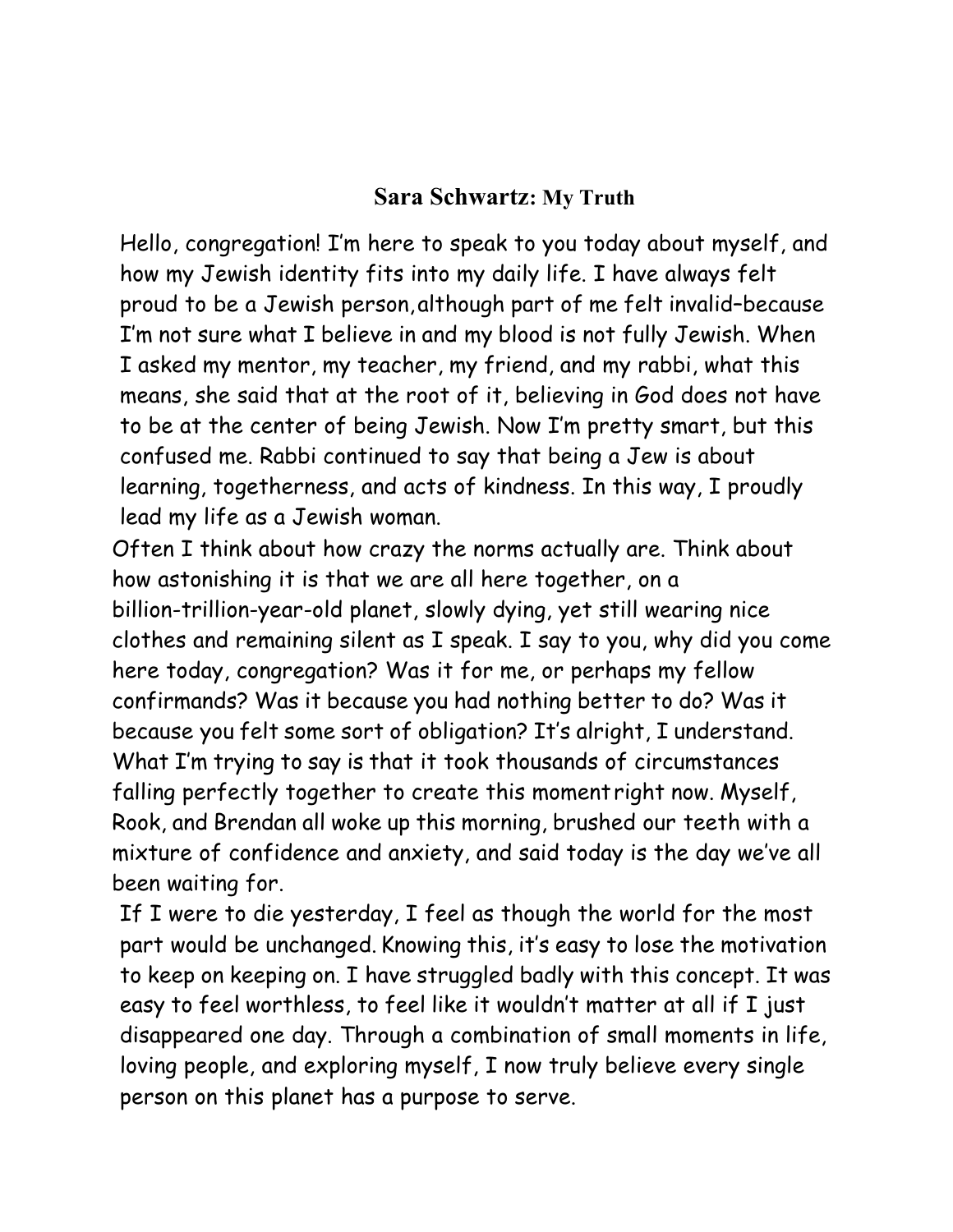Using not only my Jewish identity but my creativity and my personality, I have the power to make this world better. Stronger than any weapon is the belief and love of oneself.

Through my journey of loving myself, I've learned that I am lots of things. A daughter. A best friend. A queer person. A doggy mom. A woman. I am kind, I am loving, and I am resilient and strong. Most importantly, I care about things that do not affect me directly, and I get very, very passionate. This world deserves a peace in which women, queer people, Jews, disabled people, and everyone are respected for the beauty and talent they carry.

I open myself up to you all today and in doing so become vulnerable. Of course, I am an incredible person but like all of us, I have my flaws. I am very sensitive, I get jealous easily, and sometimes I get way too ahead of myself. The hardest challenge I have ever overcome is that of being vulnerable, and now I do it not only to all of you but to God, wherever God may be.

Up here in my head, there are always lots of things going on. Sometimes anxiety, depression, moments of happiness, feelings of love, and lots of knowledge because we all know by now that I'm very smart. But the most important thing here is my compassion, which comes more from heart than from head. Head is important, yes, but if our leaders worked fully with their hearts, perhaps we wouldall have a more understanding and kind world. Intellectually, you could be an absolute moron, but if you have a full heart, you're on top of my list.

And finally, to bring all these random things together, it is the concept of having a full heart and using it that makes us truly Jewish. Using what's at hand right now, having true belief in yourself and others, having love and compassion. That's what being a Jew is really all about. With this strong, gorgeous, Jewish head on my shoulders, I continue in this life to follow my dreams and do everything I can to create a kinder world.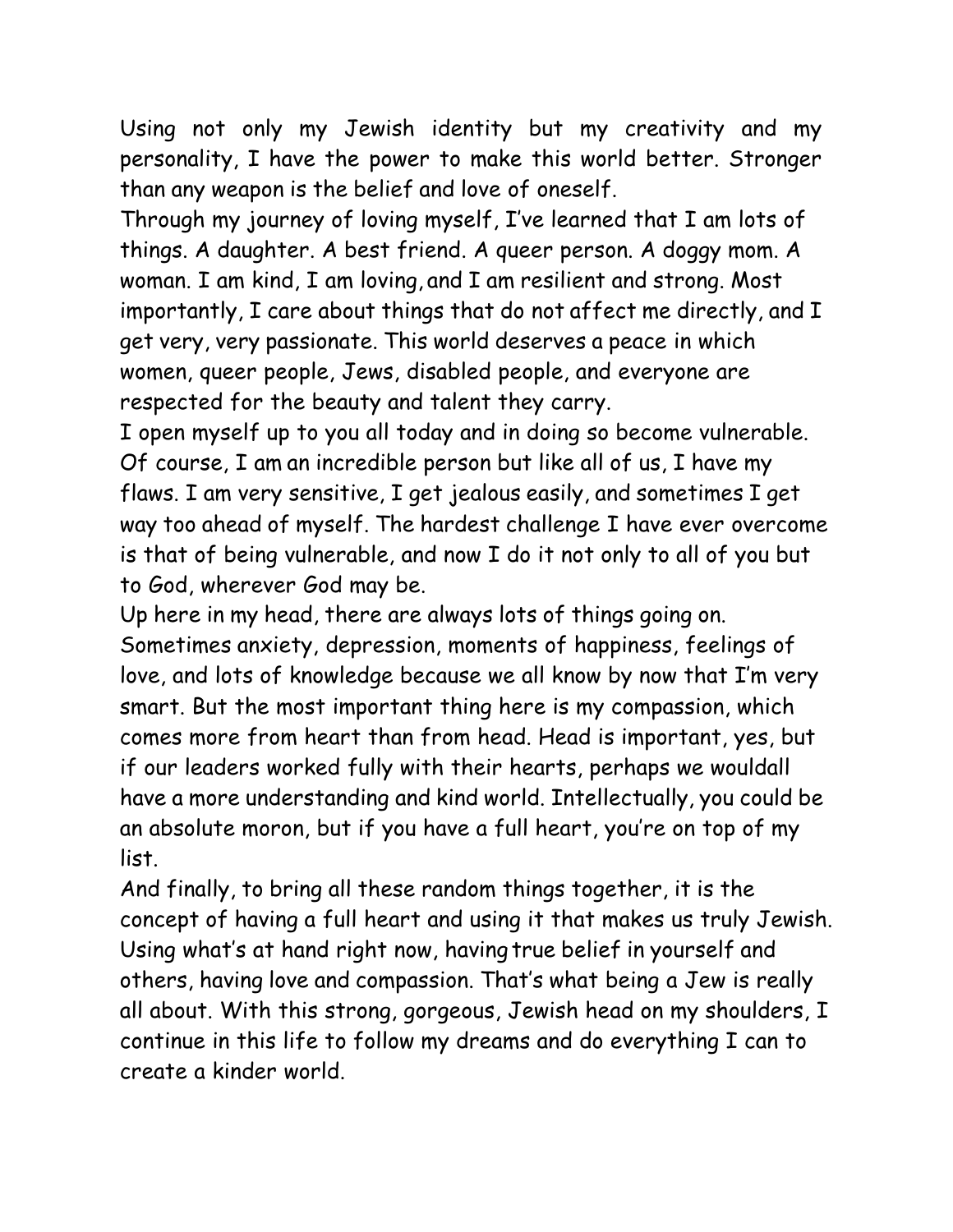### **Brendan McAleney: Change and Time**

Everyone faces a challenge at some point in their lives. For me, that time was only a few years ago when I started to struggle with school. In 7th grade, I started to fall behind on some of my assignments and my grades reflected that. I thankfully managed to get through the year, but as 8th grade started, so did my bad habits. However, around this time is when my mom approached me, asking if I wanted to go through the process of becoming a Bar Mitzvah. In that moment, I realized that I never really thought about it.

My Mom converted to Judaism in the last five years, as she had always felt a strong connection to Judaism. She was raised near a Orthodox shul and would yell the Shema out of her window with those praying. And then during a medical test, she was asked if she was an ashkenazi Jew. Every test came back with results indicating that somewhere along the line, she received the DNA of a Jewish ancestor. She took a DNA test and discovered that she was African and Jewish among other things.

I became a Jew because I had a Jewish mother. We celebrated all the Holydays, went to services. I went to religious school. At the age of 15, I became a Bar Mitzvah because I knew it would make my Jewish mother proud. Who does not want to see their mother happy and proud? I think this thought process took 20 seconds, as it was one of the quickest life decisions I've ever made.

My freshman year of high school, was again one of struggle, but in Keshet, it was the the complete opposite. From learning the aleph-bet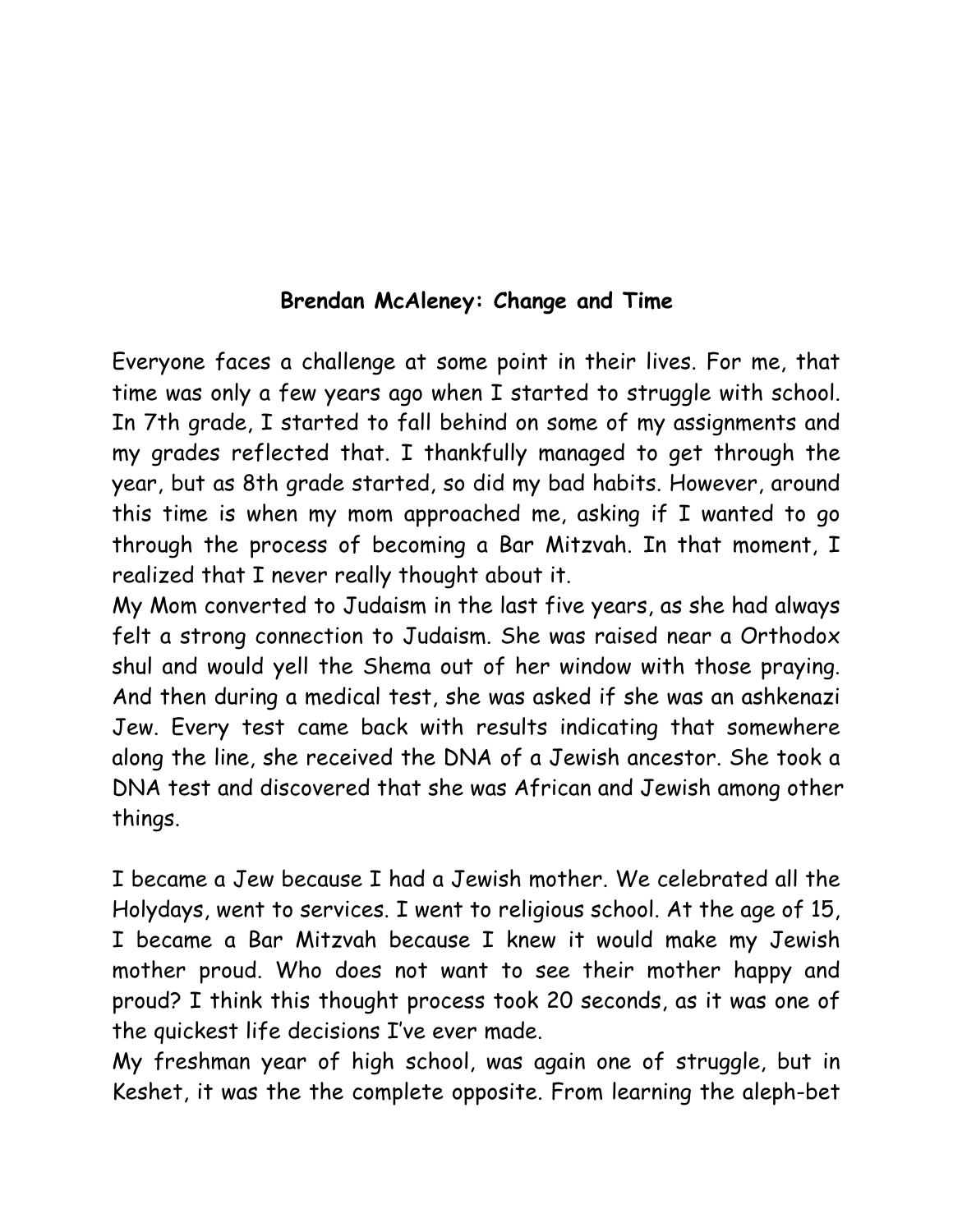in only a couple months to going through just one year of religious school, I realized that this was something I was very committed to doing and could do well. Even when Covid first made its way to the U.S. and shut everything down, it didn't affect my Bar Mitzvah preparations, and I was able to have a successful service, thanks to Morah Bain and her tutoring, the Cantor and my Rabbi who chose the name Malach Raphael- God's healing angel or messenger- for me. So, through these past few years, while I initially decided to do all of this for my mom's sake, I now know that it helped me mentally and that Judaism will always be my safe haven. Without Judaism, without Confirmation, I would not have a place that was mine alone.



### **Tefillah**

### אַדנַי שִׂפַּתַי תִּפְתַּח וּפִי יַגְּיד תְּהִלַ<u>תֵ</u>דְ.

Adonai, se-fa-tai tif-tach, u-fi ya-gid te-hi-la-te-cha.

ADONAI, open up my lips, that my mouth may declare Your praise.

בָרוּדְ אַתָּה, יְיָ אֱלֹהֵינוּ וֵאלֹהֵי אֲבוֹתֵינוּ וְאמוֹתֵינוּ, אֱלֹהֵי אַבְרֶהָם, אֱלֹהֵי יִצְחָק, וֵאלהֵי יַעֲקֹב, אֱלהֵי שֶׂרָה, אֱלֹהֵי רִבְקָה, אֱלֹהֵי רָחֵל וֵאלֹהֵי לֵאֶה. הָאֵל הַגָּדוֹל הַגִּבּוֹר וְהַנּוֹרָא, אֵל עֶלְיוֹן,גּוֹמֵל חֲסָדִים טובים, וְקוֹנֵה הַכֹּל, וְזוֹכֵר חַסְדֵי אָבוֹת וְא*ַמְ*הוֹת, וּמֵבִיא גְּאֻלָה לִבְנֵי בְנֵיהֶם לְמַעַן שְׁמוֹ .<br>בַּאֲהֲבָה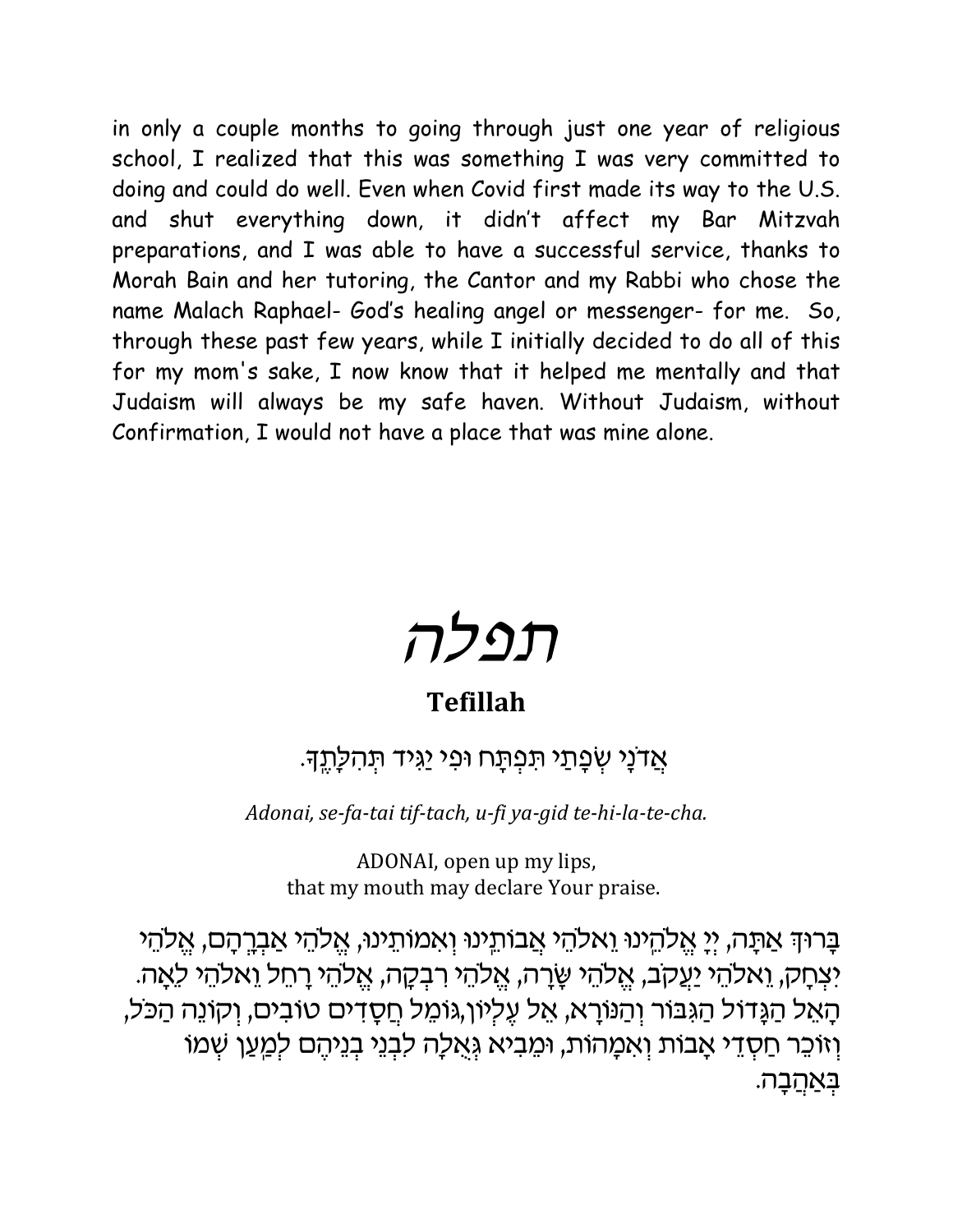### ְמֶלֶךְ עוֹזֵר וּמוֹשָׁיעַ וּמָגֵן. בָּרוּךְ אַתָּה יְיָ, מָגֵן אַבְרָהָם וְעֶזְרַת שָׂרָה.

Baruch ata, Adonai Eloheinu veilohei avoteinu v'imoteinu, Elohei Avraham, Elohei Yitzchak, veilohei Yaakov, Elohei Sarah, Elohei Rivkah, Elohei Rachel, Vlohei Leah. Haeil hagadol hagibor vehanora, Eil elyon, gomeil chasadim tovim, v'konei hakol, v'zocheir chasedei avot, v'imahot umeivi geulah liv'nei veneihem l'maan sh'mo b'ahavah. Melech ozeir umoshia umagein. Baruch ata, Adonai, magein Avraham v'ezrat Sara.

BLESSED ARE YOU, Adonai our God, God of our fathers and mothers, God of Abraham, God of Isaac, and God of Jacob, God of Sarah, God of Rebecca, God of Rachel, and God of Leah, the great, mighty and awesome God, transcendent God who bestows loving kindness, creates everything out of love. remembers the love of our fathers and mothers. and brings redemption to their children's children for the sake of the Divine Name. Sovereign, Deliverer, Helper and Shield, Blessed are You, Adonai, Sarah's Helper, Abraham's Shield.

אַתָּה גִּבּוֹר לְעוֹלָם אֲדנָי, מִחַיֵּה הַכּל אַתָּה, רַב לְהוֹשֵׁיעַ. מוֹרִיד הַטַּל. מְכַלְכֵּל חַיּים בְּחֵסֶד, מִחַיֵּה הַכֹּל בְּרַחֲמִים רַבִּים, סוֹמֵךְ נוֹפְלִים, וְרוֹפֵא חוֹלים, וּמַתִּיר אֲסוּרִים, וּמִקַיֵּם אֱמוּנָתוֹ לִישֶׁנֵי עָפָר. מִי כָמְוֹדְּ בַּעַל גְּבוּרוֹת וּמִי דְוֹמֵה לַדְּ, מֵלֵךְ מֵמִית וּמְחַיֵּה וּמַצִמְיחַ יְשׁוּעָה: וְנְאֵמָן אַתָּה לְהַחֲיוֹת הַכֹּל. בָּרוּךְ אַתָּה יִיָ, מִחַיֵּה הַכֹּל.

Atah gibor l'olam, Adonai, m'chayeih hakol atah, rav l'hoshia. Morid Hatal. M'chalkeil chayim b'chesed, m'chayeih ha-kol b'rachamim rabim, someich noflim, v'rofei cholim, umatir asurim, um'kayeim emunato l'sheinei afar. Mi chamocha, baal g'vurot, umi domeh lach, melech meimit um'chayeh umatsmiach yeshua? V'ne-eman ata l'hachayot ha-kol. Baruch ata, Adonai, mechayei hakol.

#### YOU ARE FOREVER MIGHTY, Adonai; You give life to all.

You sustain life through love, giving life to all through great compassion, supporting the fallen, healing the sick, freeing the captive, keeping faith with those who sleep in the dust. Who is like You, Source of mighty acts? Who resembles You, a Sovereign who takes and gives life, causing deliverance to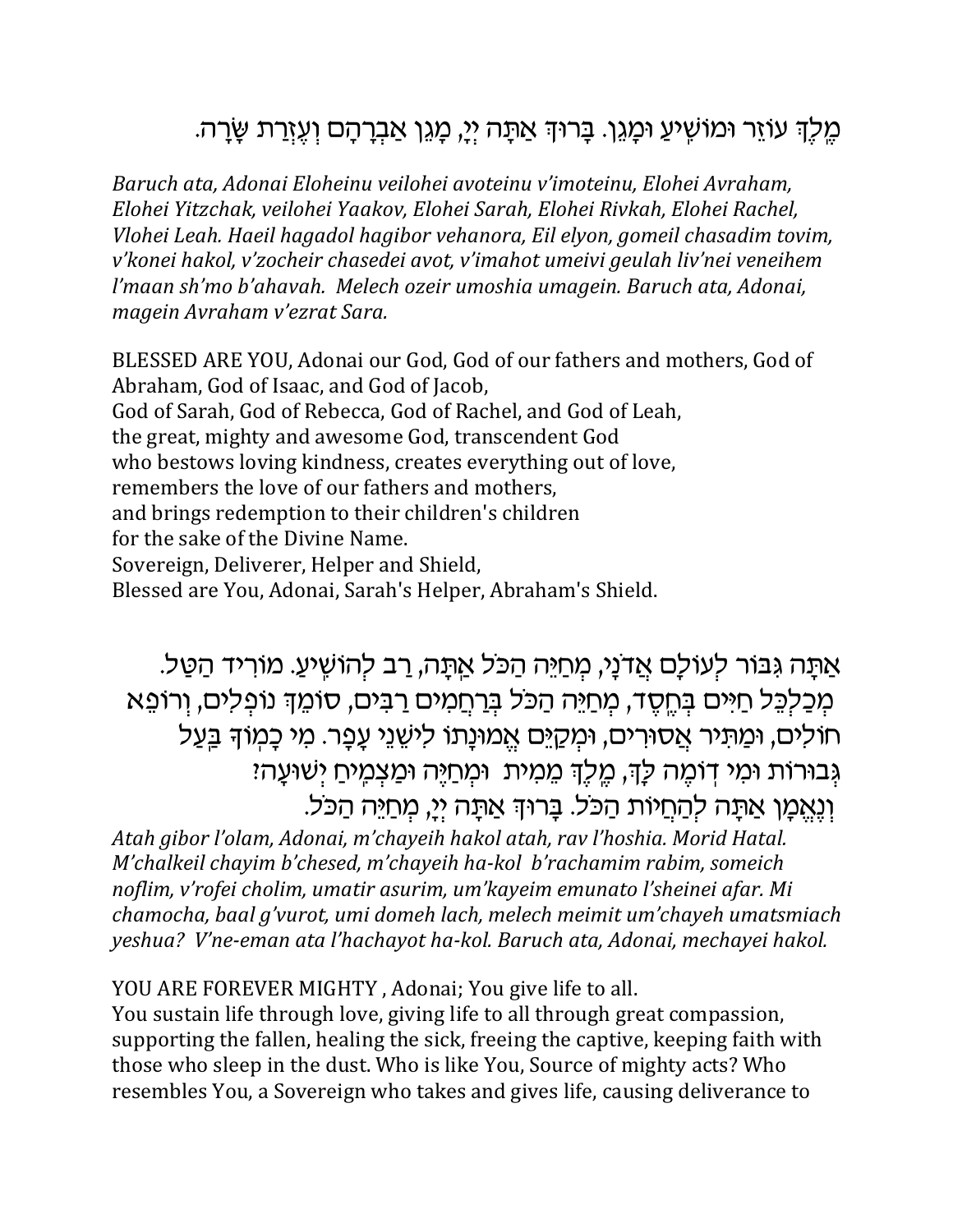spring up and faithfully giving life to all? Blessed are You, Adonai, who gives life to all.

### אַתָּה קָדוֹש וִשְמִךְ קָדוֹש, וּקְדוֹשִים בִּכָל-יוֹם יִהַלְלוּךָ, סֵלָה. ַבְּרוּךְ אַתֲה יי, הַאֱל הַקֲדוֹש.

Ata kadosh v'shimcha kadosh u'k'doshim b'chol yom y'hal'lucha selah. Baruch ata Adonai, Ha-El hakadosh

### **Rook Marcus:Living Judaism is an act of Love**

I often think about all the hatred I have experienced because of my identity as a queer Jewish individual. How in the very first week of covid and online services, an antisemite took it upon themself to proclaim hatred and share horrendous photos of anti-Semitic and racist lynchings to the kindest members of our temple. I think about how I have been told that I, too, should have died during the holocaust. I think about how I used to believe that my many "friends" hailing Hitler and making Holocaust "jokes" was fine because every single person I knew would do it. I think about all the nightmares I have had of anti semetic hatred against people like me. And I think about how the first words I learned in Hebrew were "mitzvot" and "tzedakah." I think about how the prayers after my speech are for peace and healing. I think about all of the great acts of kindness and charity that our temple has done for others and will continue to do for many generations. I think about the love and solidarity that I feel towards all people like me, who dare to continue living each day in a world against their sheer existence.

I spend all of my time thinking about these things. It is time for me to speak. Raise my voice. Let the world see through my eyes. Let the world live in my skin. Open my heart to this world that wishes to run it through and live on in spite of hatred and bigotry.

Being Jewish is an act of love. Loving oneself, loving your community, and loving the world. I am Jewish and for that I am beautiful. I take pride in my existence and I love all that I am. No words can paint the picture of my being, for I live in love of this world and my existence is one of brilliance for daring to be in spite of those who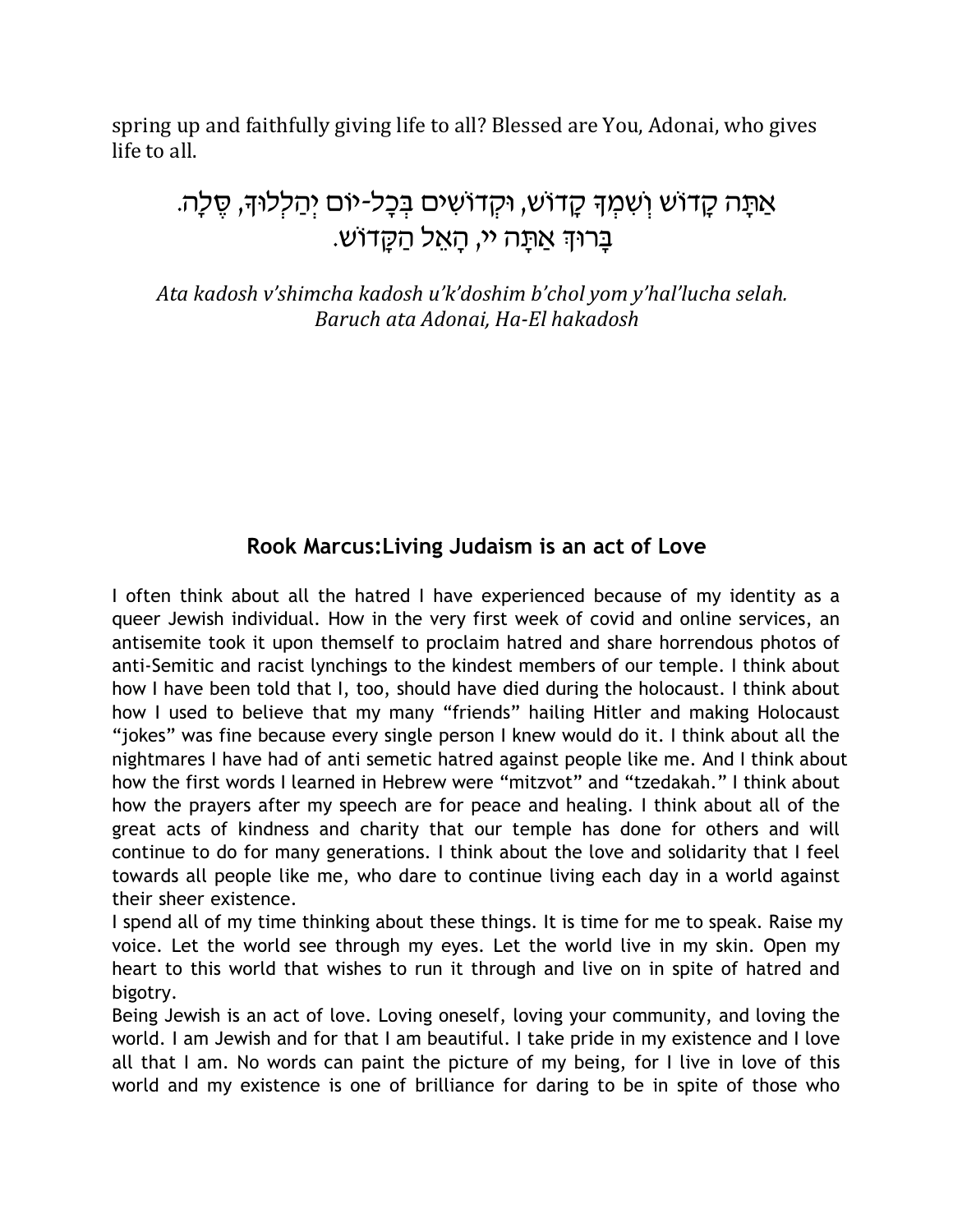would gladly tear me down for who I am.

ּשָׁלוֹם רַב עַל יִשְׂרָאֵל עַמְךָ תַּשִׂים לְעוֹלַם, כִּי אֲתַּה הוּא מֵלֶךְ אֲדוֹן לִכָּל הַשַּׁלוֹם. וְטוֹב בְּעֵינֵיךְ לִבָרֵךְ אֵת עַמְךָ יִשְׂרָאֵל, ּבְּכַל עֶת וּבְכַל שַׁעֲה בִּשְׁלוֹמֵךָ.

Shalom Ray al Yisrael amcha tasim l'olam, ki ata hu Melech adon l'chol hashalom. V'tov b'einecha l'varech et amcha Yisrael b'chol eit uv'chol shaah bish'lomecha. Baruch ata Adonai, hamvarech et amo Yisrael bashalom.

GRANT US PEACE, Your most precious gift, O Eternal Source of peace. And give us the will to proclaim its message to all the peoples of the earth. Bless our country as a safeguard of peace, its advocate among the nations. May contentment reign within our borders, health and happiness within our homes.

Strengthen the bonds of friendship and fellowship among all the inhabitants of every land. Plant virtue in every soul, and may the love of Your Name hallow every home and every heart. Praised are You, Eternal One, who blesses Your people with peace.

### **MISHEBERACH**

ּמִי שֶׁבֵּרַךְ אֲבוֹתֵינוּ Mi Shebeirach avoteinu מקור הברכה לאמותינו. M'kor hab'rachah l'imoteinu. May the Source of strength who blessed the ones before us help us find the courage to make our lives a blessing and let us say, Amen. מי שברד אמותינו Mi Shebeirach imoteinu מקור הַבַּרְכָה לַאֲבוֹתֵינוּ M'kor hab'rachah laavoteinu. Bless those in need of healing with r'fuah sh'leimah, the renewal of body, the renewal of spirit, and let us say, Amen.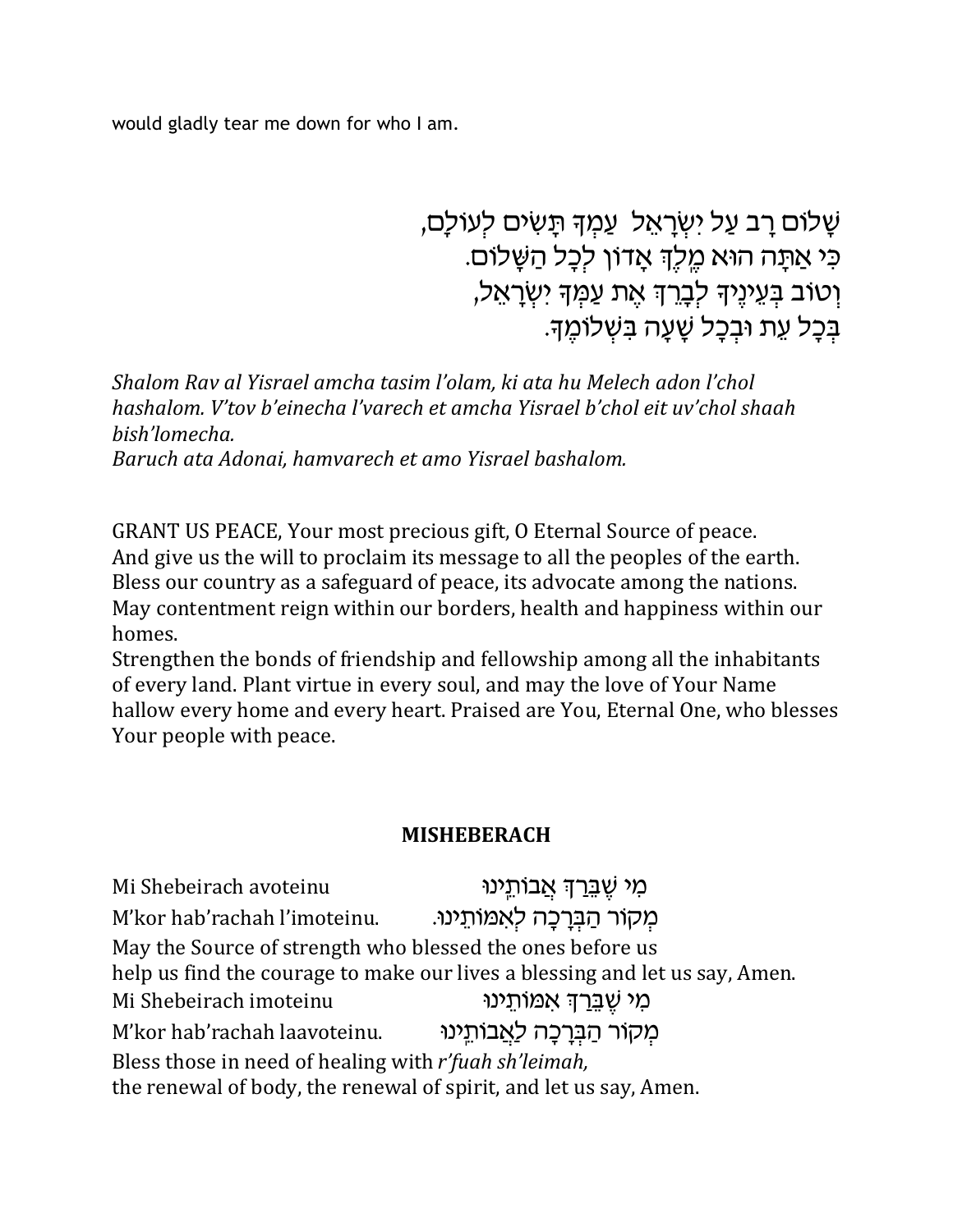We continue with a moment of silent prayer.

עשֶׂה שַׁלוּם בִּמְרוּמַיו, הוּא יַעֲשֶׂה שַׁלוּם עַלְינוּ וְעַל כַּל יִשְׂרַאֵל, וְאִמְרוּ. אַמן.

Oseh shalom bimromav, hu ya'a-seh shalom aleinu v'al kol Yisrael v'imru. Amen. May the One who causes peace to reign in the high heavens make peace for us, for all Israel and all who inhabit the earth. Amen

### **Friday Night Kiddush:** Rook Marcus, Brendan McAleney and Sara Schwartz lead ַבָּרוּךְ אַתָּה יִיַ אֱלֹהֵינוּ מֵלֶֹךְ הָעוֹלָם, בּוֹרֵא פִּרִי הַגֲּפֵן. בַּרוּדְ אַתַּה יִיַ אֱלהֵינוּ מֵלֶדְ הַעוֹלַם,

אַשַׁר קדִּשֵׁנוּ בַּמִצְוּתַיו וַרְצַה בֵנוּ, וְשַׁבַּת קָדְשׁוֹ בִּאַהֲבָה וּבִרְצוֹן הִנְחִילְנוּ זִכָּרוֹן לִמַעֲשֶׂה בְרֵאשִׁית, כִּי הוּא יוֹם תְּחִלָּה לִמְקְרָאֵי קְדֵשׁ, זֶכֵר ליציאַת מִצְרֵים, כִּי בֶנוּ בָחַרְתָּ וְאוֹתֶנוּ קְדַשִּׁתָּ מִכָּל הָעֲמִים, וְשַׁבַּת קָדְשְׁךָ בְּאַהֲבָה וּבִרָצוֹן הִנְחַלְתֵּנוּ. ברוד אתה יי, מקדש השבת.

Baruch atah Adonai, Eloheinu melech ha'olam, borei piri ha-gafen. Baruch atah Adonai, Eloheinu melech ha'olam, asher kidishanu b'mitzvotav v'ratzah vanu, v'Shabbat kodsho b'ah-hava uv'ratzon hin-chee-lanu, zikaron l'ma'aseh v'rei-sheet. Ki hoo yom techilah, l'mik-ra-ay kodesh, zecher l'tzee-aht Mitz-ra-yeem. Ki yanu ya-char-ta, y'otanu ki-dash-ta, m'kol ha'amim. V'Shabbat kod-she-chah, b'a-hava uv'ratzon hin-chal-tanu. Baruch Atah Adonai,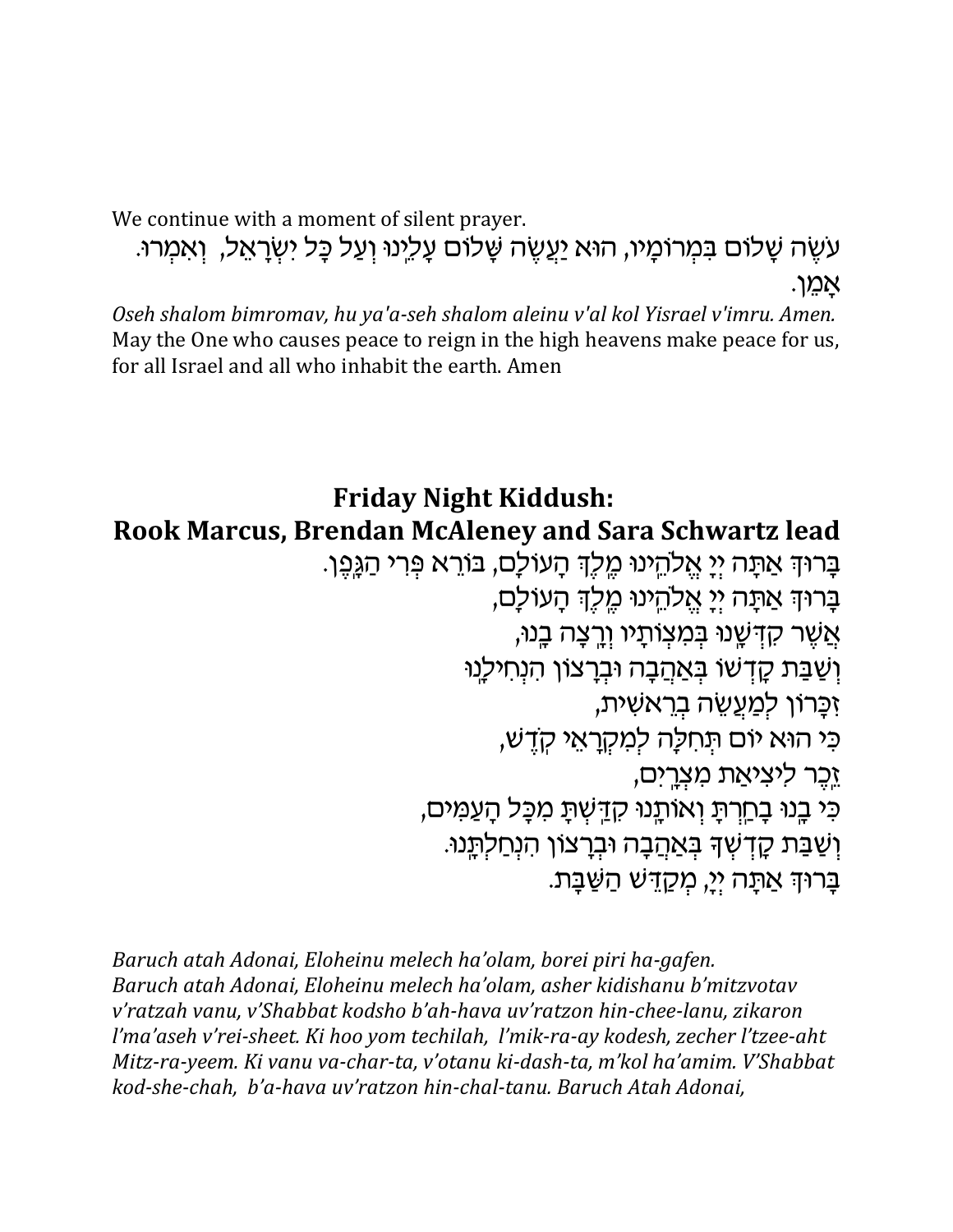m'kadeish ha'Shabbat.

PRAISE TO YOU, Adonai our God, Sovereign of the universe, Creator of the fruit of the vine. Praise to you, Adonai our God, Sovereign of the universe, who finding favor with us, sanctified us with mitzvot. In love and favor, You made the holy Shabbat our heritage as a reminder of the work of Creation. As first among our sacred days, it recalls the Exodus from Egypt. You chose us and set us apart from other peoples. In love and favor you have given us your holy Shabbat as an inheritance. Praise to you, Adonai, who sanctifies Shabbat.

# סדר קריאת התורה

### **TORAH SERVICE**

### **READER: Brendan McAleney**

We stand here tonight to affirm our commitment to our people's history and tradition. As Confirmands we increasingly understand what it means to be responsible members of the Jewish community and God's partners in Tikkun Olam, the healing of our broken world.

### **READER: Rook Marcus**

We know that Judaism is not merely a faith inherited through birth but the story of each generation searching for a better understanding of God and of the holiness within itself and the world. Tonight we take a formal step toward accepting this search for ourselves as part of our sacred community. We know that words alone do little to bring healing and wholeness in our world and while each of us alone may only be able to make a small difference,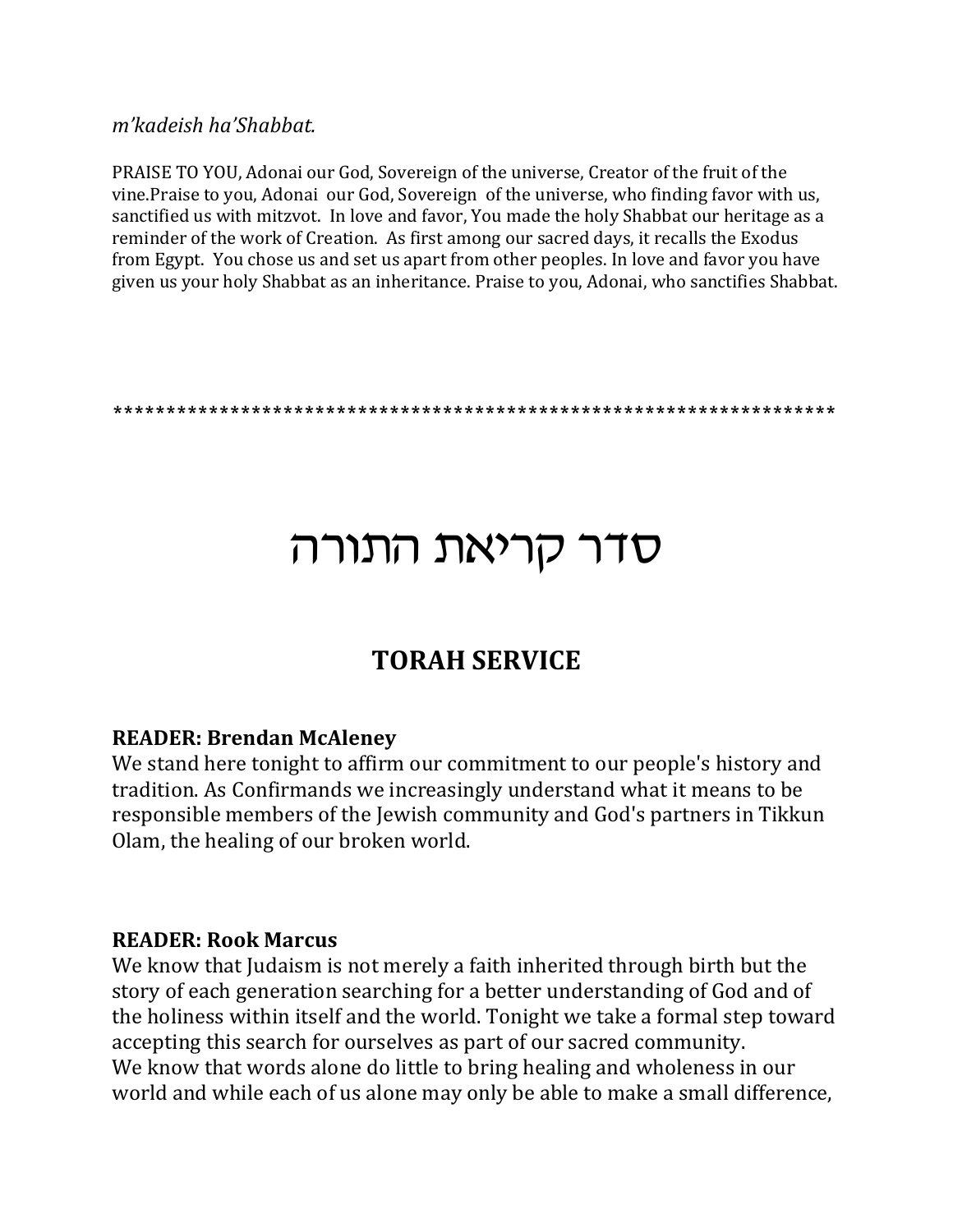when our caring and talents are shared in the holiness of community, our potential is limitless.

### **READER: Sara Schwartz HARVEST OFFERING**

In the book of Leviticus we are taught:

"When you reap the harvest of your land, you shall not reap all the way to the edges of your field or gather the gleanings of your harvest. You shall not pick your vineyard bare or gather the fallen fruit of your vineyard; you shall leave them for the poor and the stranger..." (Leviticus 19:9-10)

In the book of Deuteronomy we read,

"If there is among you a poor person... you shall not harden your heart or shut your hand against them. You shall open your hand to them, and lend them what is sufficient for their needs, whatever they may be." (Deuteronomy  $15:7-8$ 

The Prophet Isaiah said,

"Share your bread with the hungry and take the poor into your home. When you see the naked, clothe him, and do not ignore your own kin.

The festival of Shavuot was, in its origin, a harvest festival. It was the very time when our ancestors reaped the harvest of their land. It was the very moment when our ancestors fulfilled these teachings by sharing their bounty with those in need.

### **Introduction to Torah Reading: Rabbi Edelman**

Tonight, on the evening before Shavuot, we read the Ten Commandments from Torah and Megillat Ruth for this Holiday, which affirms our acceptance of the Torah as given on Sinai. Shavuot is tied to the ceremony of Confirmation, constituting an individual and group affirmation of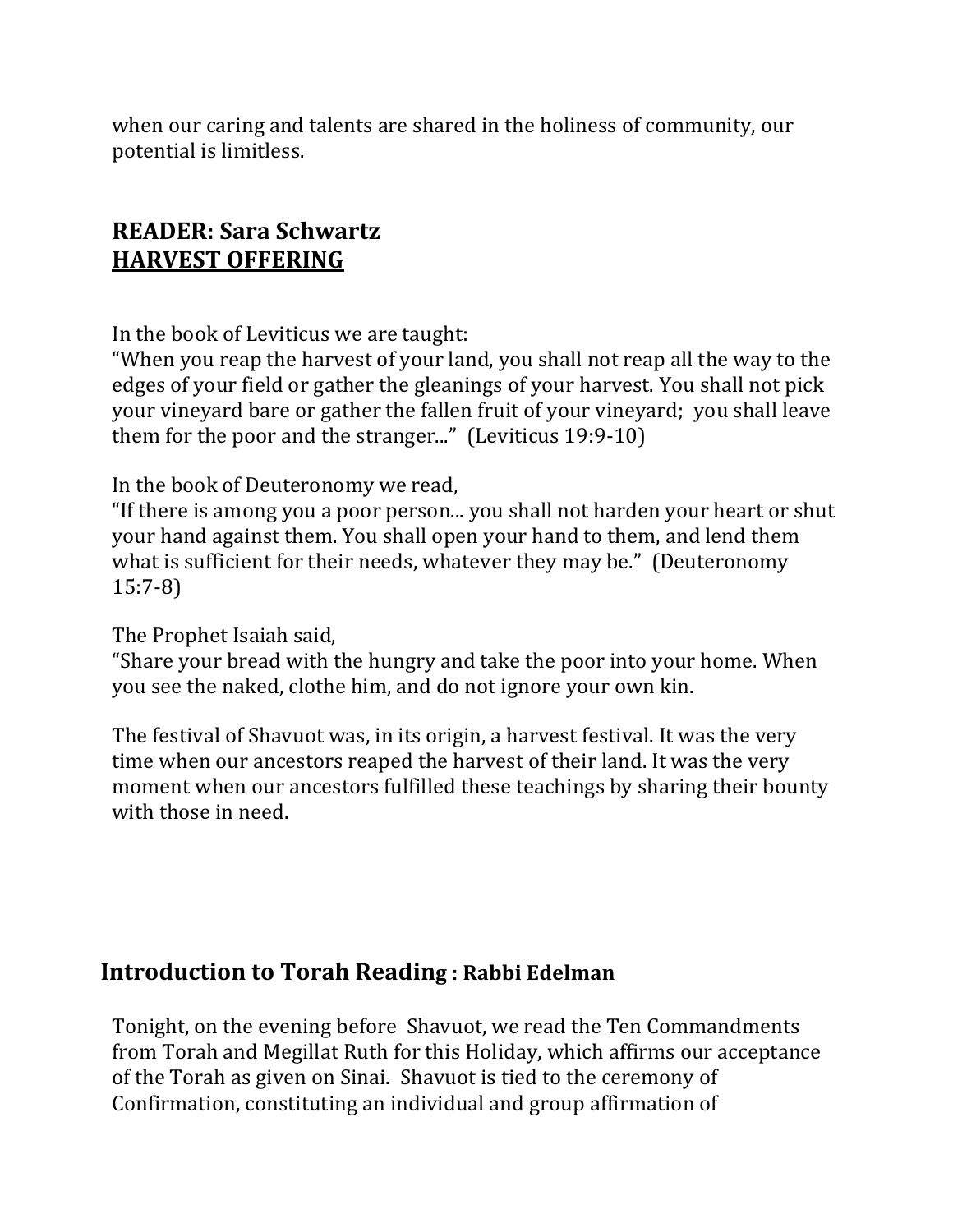committment to the Jewish people. Tonight, our three students re-dedicate themselves to study anew.

Please rise to take the Torah from the Ark:

Please be Seated.



הַרַחֲמִים הֵישִּׁיבָה בְרִצּוֹנִךְ אֶת־צִיּוֹן, אב תִּבְנֵה חוֹמוֹת יְרוּשָׁלַיִם. כִּי בְדָּ לְבָד בָּטָ֫חָנוּ, מֵכֵּׂךְ אֵל רָם וְנִשָּׁא, אֲדוֹן עוֹלָמִים.

**Torah Reading: Exodus 20:1-17 Morah Best Chants the Blessing Before Torah** 

בַּרְכוּ אֶת יִיַ הַמְּבוֹרָךְ Reader: בּרוּךְ יְיָ הַמְבוֹרָךְ לְעוֹלָם וָעֶד Congregation: בָרוּךְ יְיָ הַמְּבוֹרָךְ לְעוֹלָם וָעֶד Reader בָּרוּךְ אַתָּה יְיָ אֱלֹהֵינוּ מֵלֵךְ הַעוֹלֵם, אֲשֶׁר בָּחַר בָּנוּ מִכָּל הָעַמִים וְנֵתַן לָנוּ אֶת תּוֹרָתוֹ: בַּרוּדְ אַתָּה יִי, נוֹתֵן הַתּוֹרַה: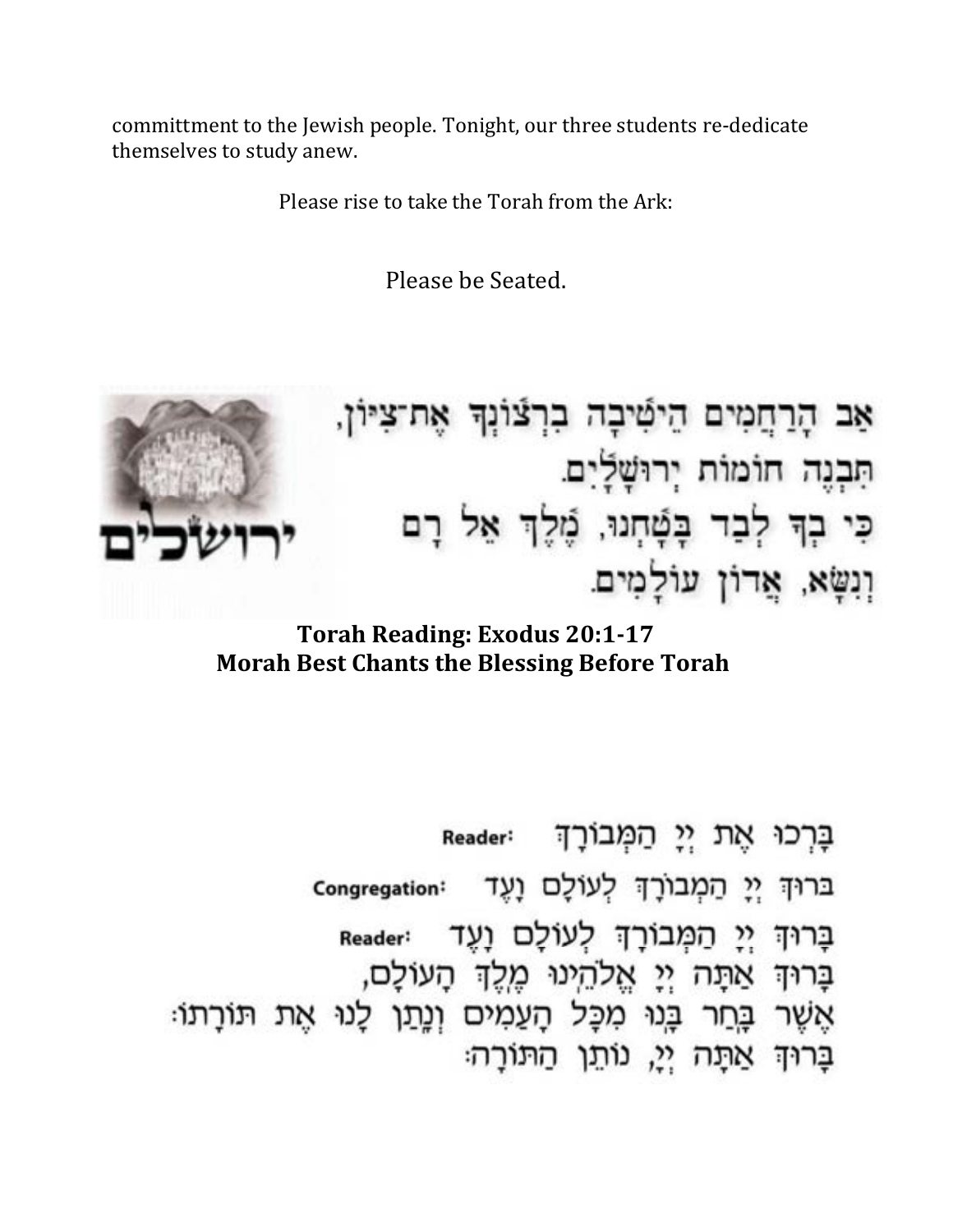וַיִדַּבֵּר אֵלהִים אֵת כָּל־הַדִּבָרִים הָאֵלֶה לֵאמִר. אֲנִכְי יְהוָה אֵלהֵיךָ אֲשֶׁר הוֹצְאתִיךְ מֵאֵרֶץ מִצְרַיִם מִבִּית עֲבָדֵים: לא־יַהְיֵה לִךְ אֵלֹהִים אֲחֵרִים עַל־פָּנָיּ לֹא־תַגְעֵשֶׂה לִדְ פֵסֶל וְכָל־תְּמוּנָה אֲשֶׁר בַּשֶּׁמַיִּם מתַחת במים ואשר בארץ ואשר ממעל מתחת לַאֲרֶץ: לְא־תִשְׁתֲחֲוָה לַהֵם וְלֹא תֲעֲבְדֶם כִּי אֲנְכִי יְהוַה אֱלֹהֵיךָ אֵל קַנָּא פּקֶד עֵוֹן אַבת עַל־בַּנִים עַל־שָׁלֶשִׁים וְעַל־רְבֵּעִים לְשָׂנְאֵיּ וְעִשֶׂה חֵסֶד לַאֲלָפִים לִאהֲבַי וּלִשְׁמְרֵי מִצְוֹתֵי: לא תשא אֶת־שֶׁם־יִהְוָה אֱלֹהֵיךָ לַשָּׁוָא כִּי לֹא יְנַקֶה יְהוָה אֵת אֲשֶׁר־יִשָּׂא אֶת־שָׁמוֹ לַשֱוָא׃ זָכוֹר אֶת־יוֹם הַשַּׁבָּת לִקַדִּשְׁוּ׃ שֶׁשֶׁת יָמִים תַּעֲבֹד וְעֲשִׂיתַ כַּל־מִלַאְכִתֱךָּ׃וְיוֹם הַשָּׁבִיעִי שַׁבַּת לֵיְהוַֹה אלהיד לא־תַעֲשֶׂה כָל־מְלַאכָה אַתָּה | וּבִנְךָ וּבְתֵּךְ עַבְדִּךְ וַאֲמֶתָךָ וּבְהֵמְתֵּךָ וְגֶרֶךְ אֲשֶׁר בָּשָׁעֲרֵיךָ כִּי שֵׁשֶׁת־יַמִים עַשַׂה יְהוַה אֶת־הַשָּׁמַיִם וְאֵת־הָאֲרֶץ אֶת־הַיַּם וְאֶת־כָּל־אֲשֶׁר־בָּם וַיָּנַח בַּיּוֹם הַשָּׁבִיעִי עַל־כֵּן ּבֵרַךְ יְהֹוָה אֶת־יוֹם הַשַּׁבַּת וַיִּקַדְּשֶׁהוּּ כַּבֵּד אֲת־אַבִיךָ וְאֵת־אִמֵּךְ לִמַעַן י<u>ַאֲ</u>רכוּן יָמֶיךָ עַל הָאֲדָמָה אֲשֶׁר־יְהוָה אֱלֹהֶיךָ נֹתֵן לְדֶּ≔ לֹא ּתְרָצַח. לֹא תְנָאַף. לֹא תִגְנֹב. לֹא־תַעֲנֵה בְרֵעֲךָ עֵד שָׁקֵר: לא תַחִמד בֵּית רֵעֵךָּ. לְא־תַחָמד אֵשֶׁת רֵעֵךְ וְעַבְדּוֹ וַאֲמָתוֹ וְשׁוֹרוֹ ַוַחמרו וכל אַשֶׁר לְרַעֲךָ

**Exodus 20:1-5** God spoke all these words, saying: I, Adonai am your God who brought you out of the land of Egypt, the house of bondage: you shall have no other gods besides Me. You shall not make for yourself a sculptured image, or any likeness of what is in the heavens above, or on the earth below, or in the waters under the earth. You shall not bow down to them or serve them.

**Exodus 20: 7-10** You shall not swear falsely by the name of God; the Lord will not clear one who swears falsely by God's name. Remember the Sabbath day and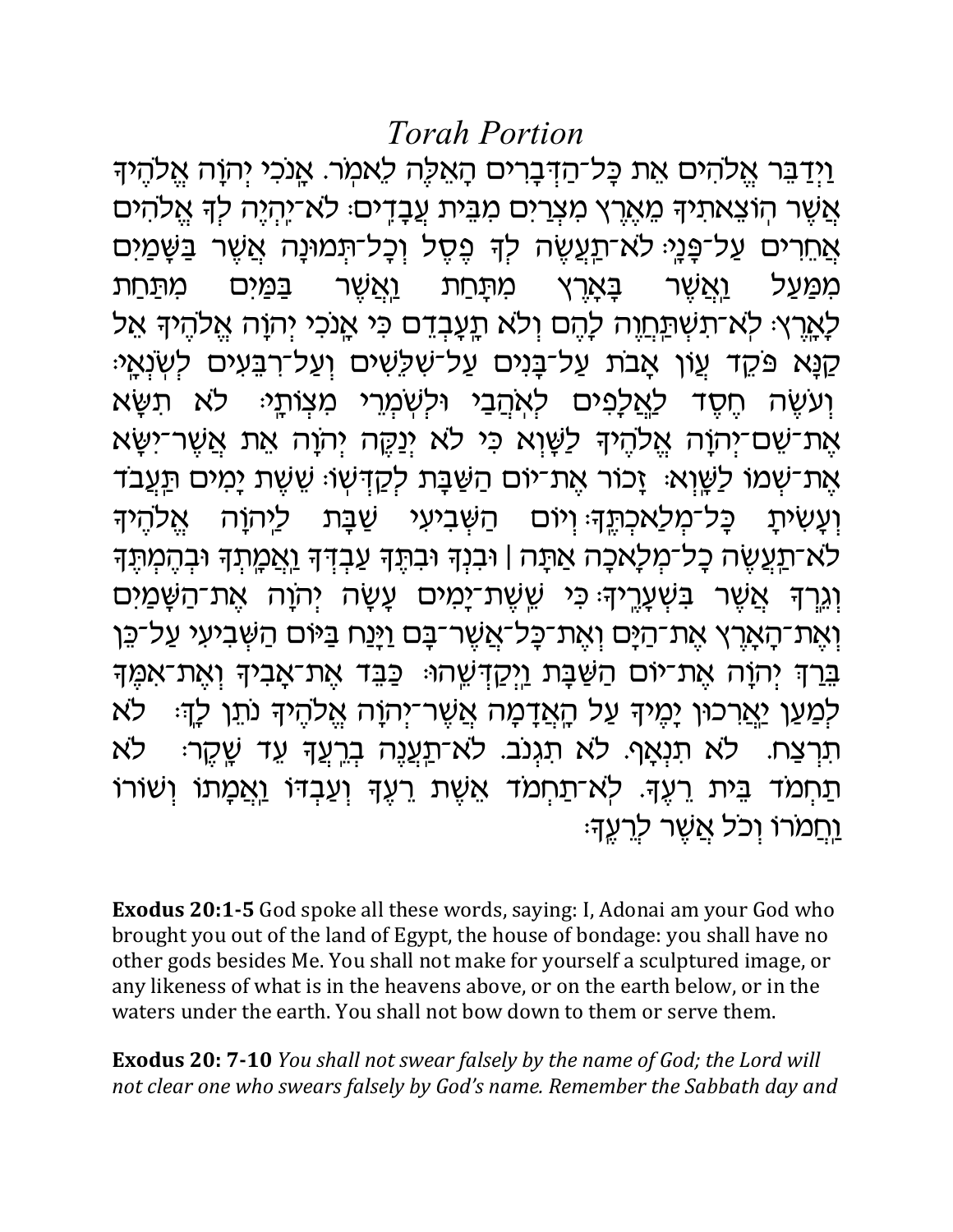keep it holy. Six days you shall labor and do all your work but the seventh day is a Sabbath of the Lord your God

**Exodus 20: 12-14 Honor your father and your mother, that you may long** endure on the land that God is assigning to you. You shall not murder. You shall not commit adultery. You shall not steal. You shall not bear false witness against your neighbor. You shall not covet your neighbor's house; you shall not covet your neighbor's wife, or his male or female slave, or his ox or his ass, or anything that is your neighbor's.

Morah Best: Blessing after the Torah reading

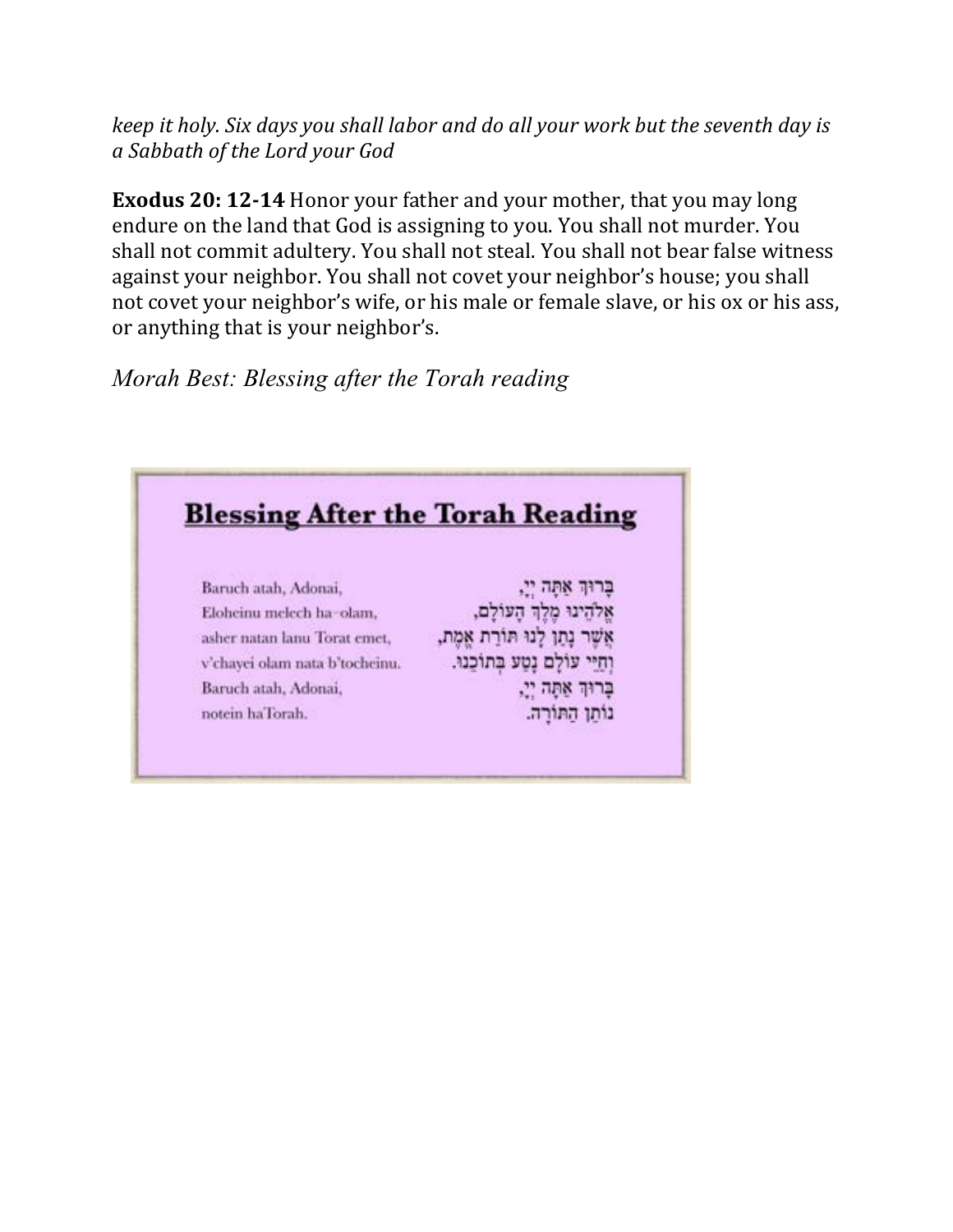#### *Megillah* **(Scroll) for Shavuot** *Ruth 1:11-13*



**טז** וַתֹּאמֵר רוּת ּאַל-תּפִגִּעי-בי, לִעָזְבֵך לַשׁוּב מֵ<u>אַחֲר</u>יִדְः כִּי א<mark>ָ</mark>ל-אֲשֶׁר תֵּלְכִי אֵלֵךְ, וֹבַאֲשֶׁר תַּלִינִי אַליו--עַמֵד עַמִי, י God; **God**;

**16** And Ruth said: 'Entreat me not to leave thee, and to return from following after thee; for whither thou goest, I will go; and where thou lodgest, I will lodge; thy people shall be my people, and thy God my

<mark>ֿיז בַּ</mark>אֲשֶׁר תָּמוּתִי אָמוּת, <mark>ֿוְשֵׁם אֲק</mark>ַבֶּר; כֹּה יַעֲשֶׂה יְהוַה לִי, וְכַה יוּסִיף--כִּי הַמֲוֶת, יַפְרִיד בֵּינִי וּבֵינֵךָ.

**17** where thou diest, will I die, and there will I be buried; the LORD do so to me, and more also, if aught but death part thee and me.'

**יח** וַתְּרֵא, כִּי-מִתְאַמֵּצֵת היא לַלֵּבֵת אתָה; reaking unto her.<br>speaking unto her. יִתְּחְדַל, לְדַבֵּר אֵלֶיהָ.

**18** And when she saw that she was stedfastly minded to go with her, she left off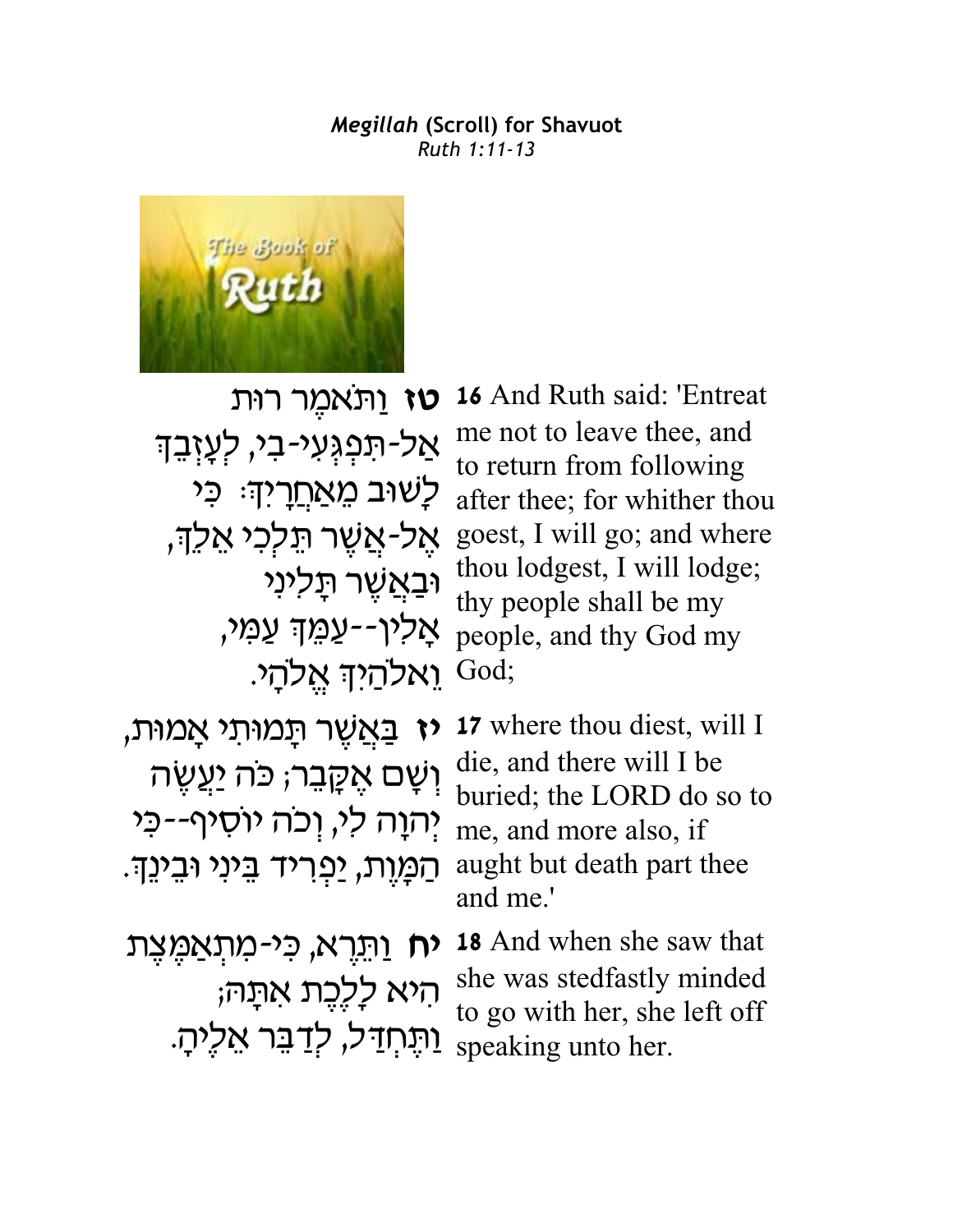#### PLEASE RISE AS WE RETURN THE TORAH TO THE ARK

# וְזאת הַתוֹרָה אֲשֶׁר-שָׂם מִשֶׁה לִפְנֵי בְּנֵי יִשׂרָאֵל, עַל-פִּי יְיָ <u>בִּי</u>ד-משֵׁה

Ve-zot ha-Torah, asher sam Mo-she, lifnei b-nei Yisrael al pi Adonai, b-yad Moshe.

עֵץ חַיִּים הִיא לַמַּחֲזִיקִים בָּה וְתֹמְכֶיהָ מְאֵשָּׁר

Eitz cha-yim hi la-ma-chazi-kim bah v'to-m'-che-ha m'ushar. It is a tree of life to them that hold fast to it and all its are happy.  $(x2)$  Shalom, Shalom.  $(x4)$ supporters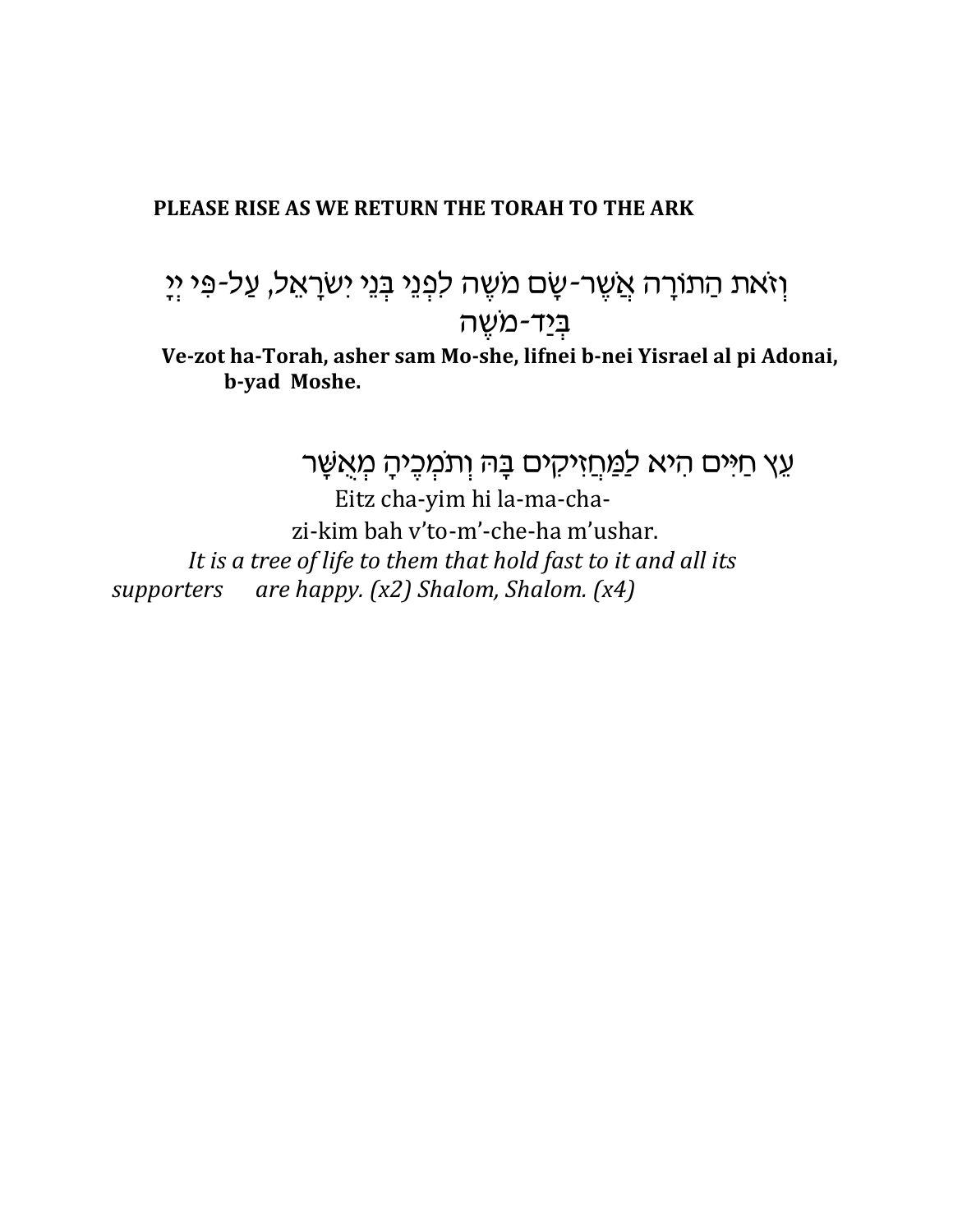### **PRIVATE BLESSING RABBI RENEE EDELMAN**

### **PRESENTATION OF BIBLES SISTERHOOD PRESIDENT**

### **PRESENTATION OF CERTIFICATES RELIGIOUS SCHOOL COMMITTEE CHAIR Rabbi Renee Edelman**

**ACCEPTANCE BY PRESIDENT Edythe Ben-Israel**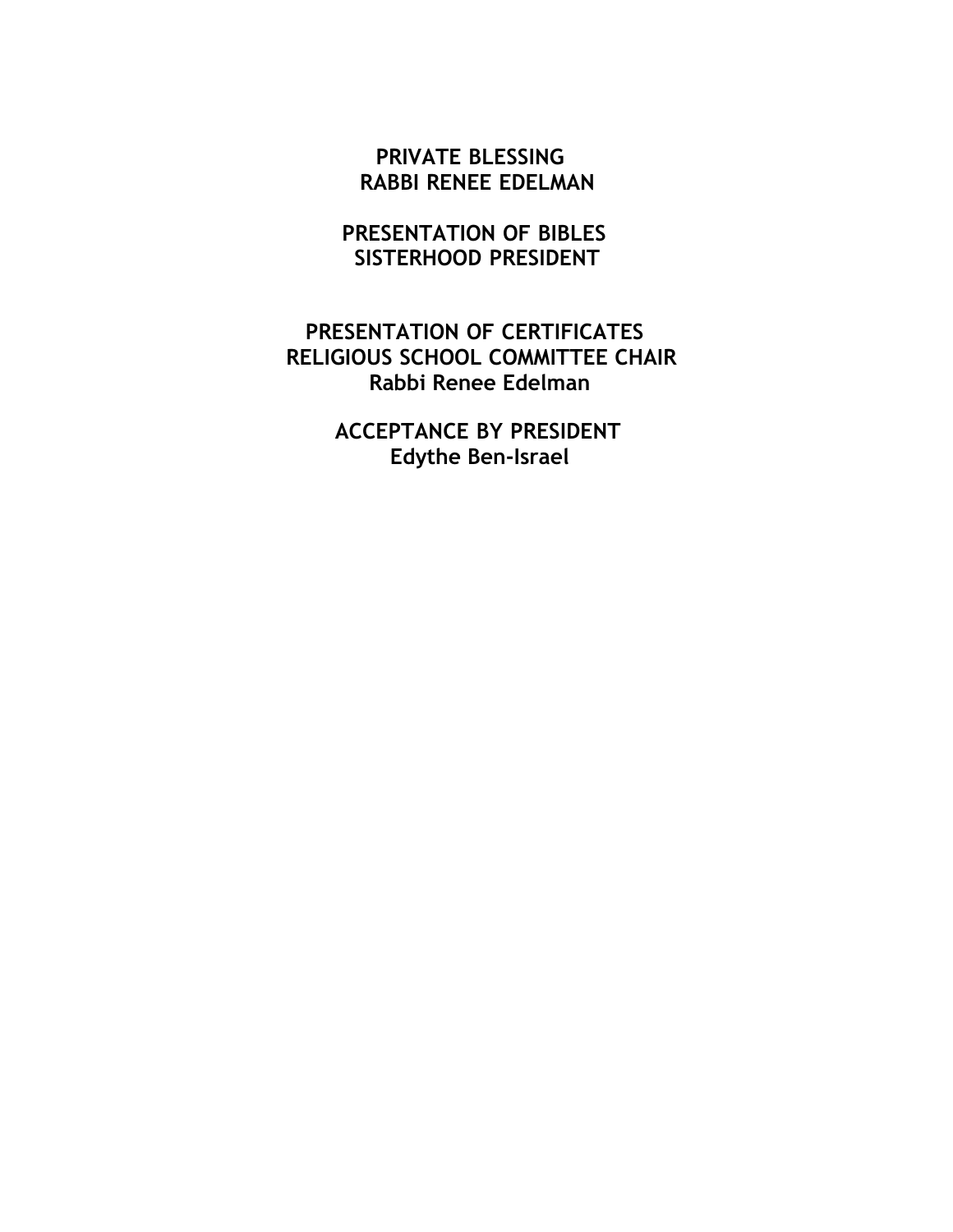### **Aleinu**

עָלִינוּ לִשַּׁבֵּחַ לַאֲדוֹן הַכֹּל, לָתֵת גְּדֻלָּה לִיוֹצֵר בְּרֵאשִׁית, ּשֶׁלֹא עָשֶׂנוּ כְּגוֹיֵי הָאֲרָצוֹת, וְלֹא שֶׂמֲנוּ כְּמִשְׁפְּחוֹת הָאֲדָמָה. שלא שם חלסנו כחם, וגרלנו ככל המונם.

> <u>ואַנחנו כּוֹרְעִים וּמְשִׁתַּחֲוִים וּמוֹדִים,</u> לִפְנֵי מֵלֶךְ מַלְכֵי הַמְּלַכִים, הַקֲדוֹשׁ בַּרוּךְ הוּא.

וְנֵאֵמַר, וְהָיָה יִיָ לִמֵלֵךְ עַל כָּל הָאָרֵץ, בַּיּוּם הַהוּא יִהְיֵה יִיָ אֵחָד, וּשָמוֹ אַחֲד.

Aleinu l'sha-beyach la'adon hakol. Lateit g'dulah l'yotzer b'reishit. She-lo asanu k'goyye ha-aratzot, y'lo samanu k'mish-p'chot ha-adama, she-lo sam chel-kaynu ka-hem, v'go-ralenu k'chol hamonam. Va'anach-nu kor-eem u'mish-ta-chavim u'mo-dim, lifnei Melech, mal-chay ham-la-chim, ha-Kadosh Baruch Hu. V'ne'emar v'haya Adonai l'Melech al kol ha'aretz, bayom hahu yihiyeh Adonai echad u'shemo echad.

Let us now praise the Sovereign of the universe, and proclaim the greatness of the Creator who has set us apart from the other families of the earth, giving us a destiny unique among the nations. We bend the knee and bow, acknowledging the supreme Sovereign, the Holy One of Blessing.

Thus it has been said, Adonai will be Sovereign over all the earth. On that day, Adonai will be one and God's Name will be one.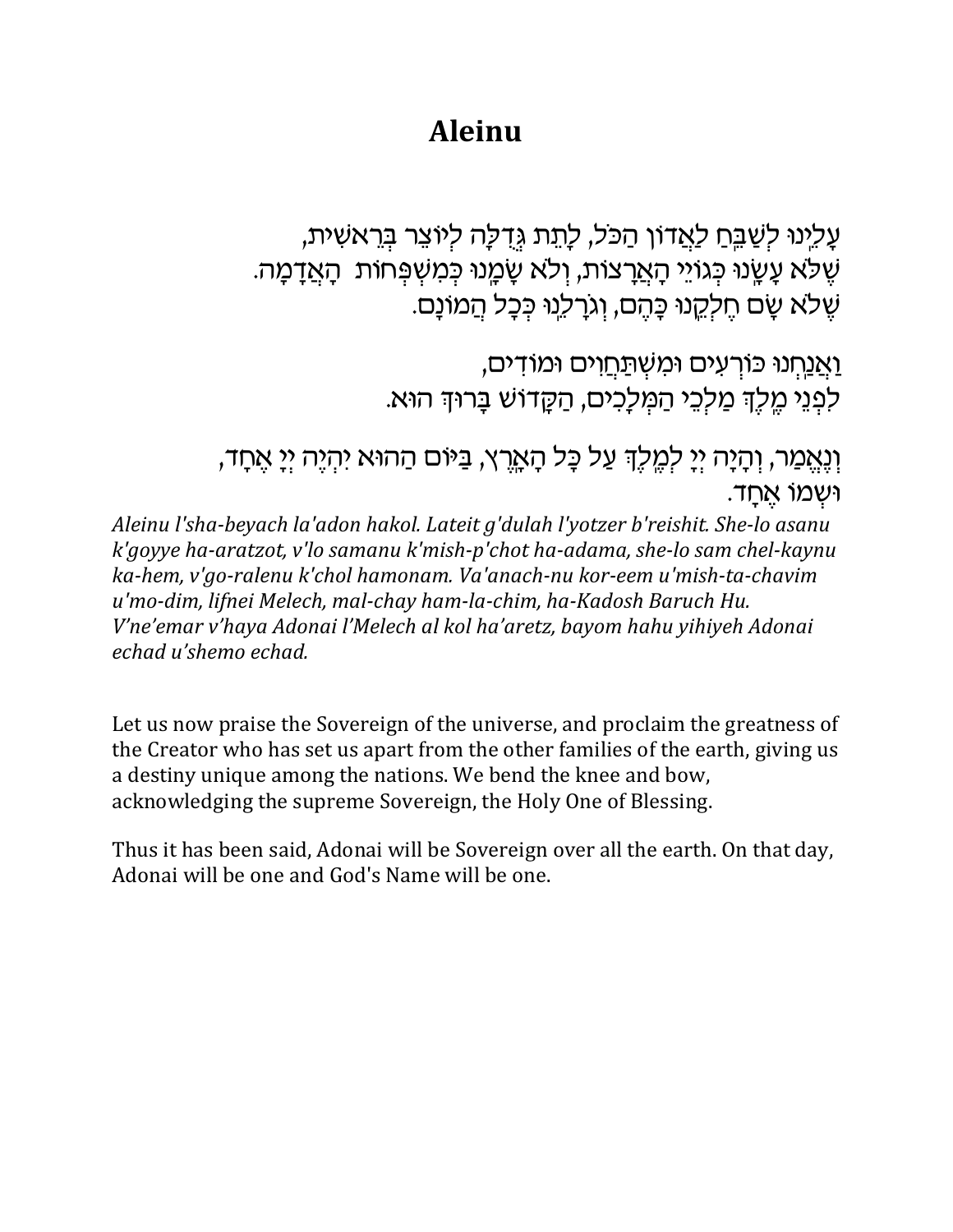**Rook Marcus: The Absence of Your Light**

**yet here I find myself standing before you at the end of infinity casting silence as light casts shadows and in the blinding brilliance of you I ask myself where are you now that I must speak to you here? silence that fills where your light does not touchand oh did you burn imprinting images upon my eyelids that danced as did the light of your love your fire has gone out and you shroud this house in darkness yet these images still remain behind my eyes flashing like neon signs no one else can see arranging for me a painting of you in the absense of your light.** 

### **Mourner's Kaddish**

יִתְגַּדַל וִיתִקַדַשׁ שִׁמֵהּ רַבָּא. בִּעָלְמָא דִי בִרָא כִרְעוּתֵהּ, וְיַמְלִידְ מַלכוּתֵה*ּ,* בְּחַיֵּכוֹן וּבְיוֹמֵיכוֹן וּבְחַיֵּי דְּכָל בֵּית יִשְׂרָאֵל, בַּעֲנָלָא וּבִזְמַן קָרִיב וְאַמְרוּ: אָמֵן. יְהֵא שִׁמֵה רַבָּא מִבָרַךְ לְעַלַם וּלִעַלִמֵי עַלְמַיַּא.

יִתְבָּרַךְ וְיִשְׁתַּבַּח, וְיִתְפָּאַר וְיִתְרוֹמַם וְיִתְנַשֵּׂא, וְיִתְהַדָּר וְיִתְעֲלֶה וְיִתְהַלַּל .<br>שְׁמֵהּ דְּקֻדְשָׁא, בְּרִידְ הוּא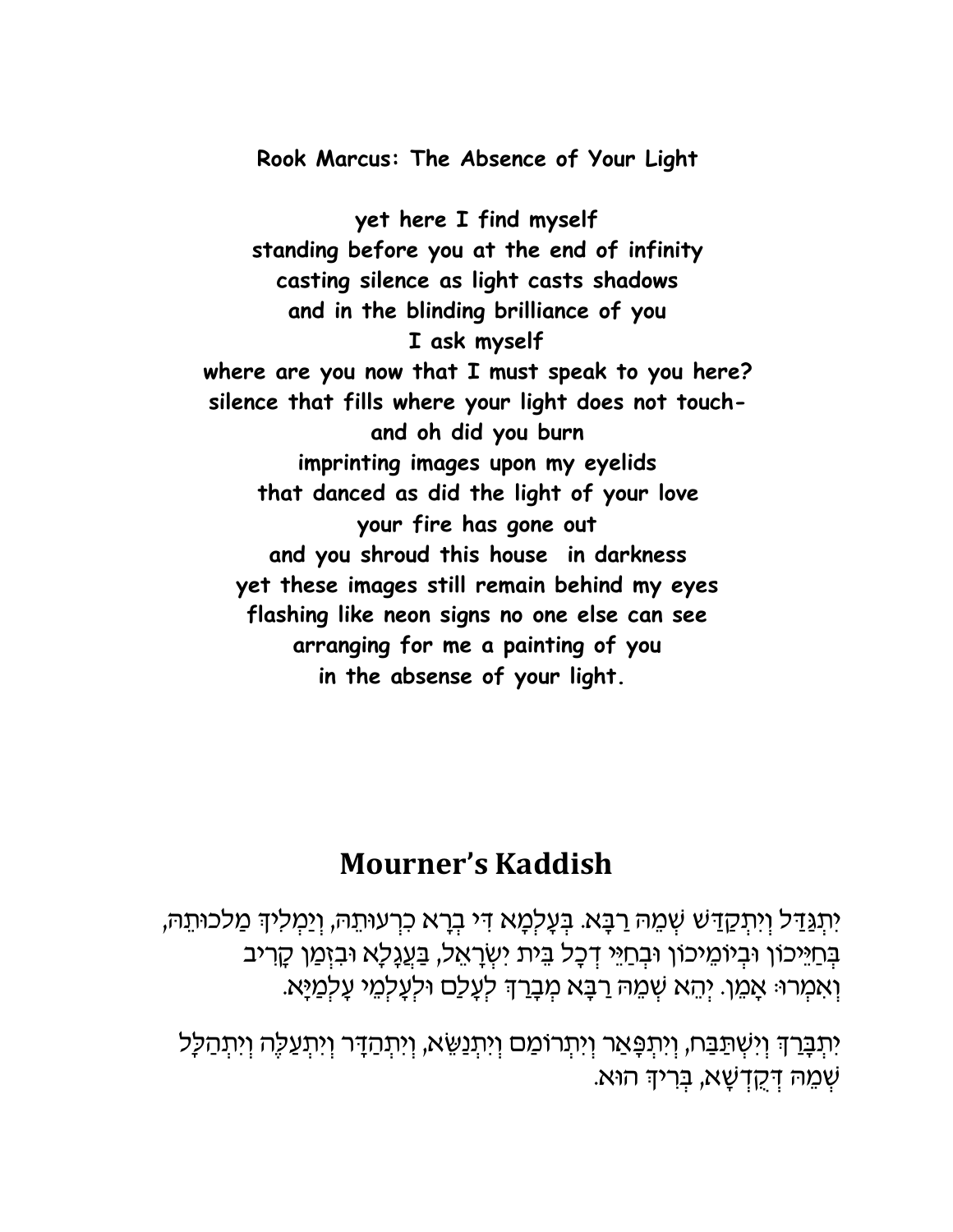לְעֵלָא מִן כָּל בִּרְכָתָא וְשִׁירָתָא, תִּשְׁבְּחָתָא וְנֶחֱמְתָא, דַּאֲמִירָן בְּעָלְמָא, ואמרו אמן.

> יְהֵא שְׁלָמָא רַבָּא מִן שְׁמַיָּא, וְחַיּים עָלִינוּ וְעַל כָּל יִשְׂרָאֵל, ַוְאֲמְרוּ: אֲמֵן.

עשֶׂה שָׁלוּם בּמְרוֹמַיו, הוּא יַעֲשֶׂה שָׁלוֹם עָלִינוּ וְעַל כָּל יִשְׂרָאֵל, ואמרו אָמֵן.

Yit-gadal v'yit-kadash sh'mei rabba, b'al-ma dee-v'ra keer-u-tay, v'yam-lich mal-chu-tay, b'chayye-chon uv'yo-may-chon uv'cha-yeh d'chol beit Yisrael, ba'agalah u'veez-man ka-reev. V'imru: Amen. Y'hei sh'mei rabba m'va-rach l'a-lam ul'al-may al-maya.

Yit-ba-rach, v'yish-ta-bach, v'yit-pa'ar, v'yit-romam, v'yit-na-seh,

v'yit-ha-dar, v'yit-'a-leh, v'yit-ha-lahl sh'mei d'Kud'sha, B'rich Hu,

l'ei-la min kol bir-cha-ta v'shi-ra-ta, toosh-b'cha-ta v'ne-che-ma-ta, da'ami-ran b'al-ma. V'imru Amen. Y'hei sh'lama rabba min sh'ma-ya, v'cha-yim aleinu v'al kol Yisrael V'imru: Amen.

Oseh shalom bim-ro-mahv, hu ya'a-seh shalom aleinu v'al kol Yisrael. V'imru: Amen.

Exalted and hallowed be God's great name in the world which God created, according to plan. May God's Majesty be revealed in the days of our lifetime

and the life of all Israel-speedily, imminently, to which we say: Amen.

Blessed be God's great name to all eternity.

Blessed, praised, honored, exalted, extolled, glorified, adored, and lauded be the name of the Holy Blessed One, beyond all earthly words and songs of blessing, praise, and comfort. To which we say: Amen.

May there be abundant peace from heaven, and life, for us and all Israel. To which we say: Amen. May the One who creates harmony on high, bring peace to us and to all Israel. To which we say: Amen.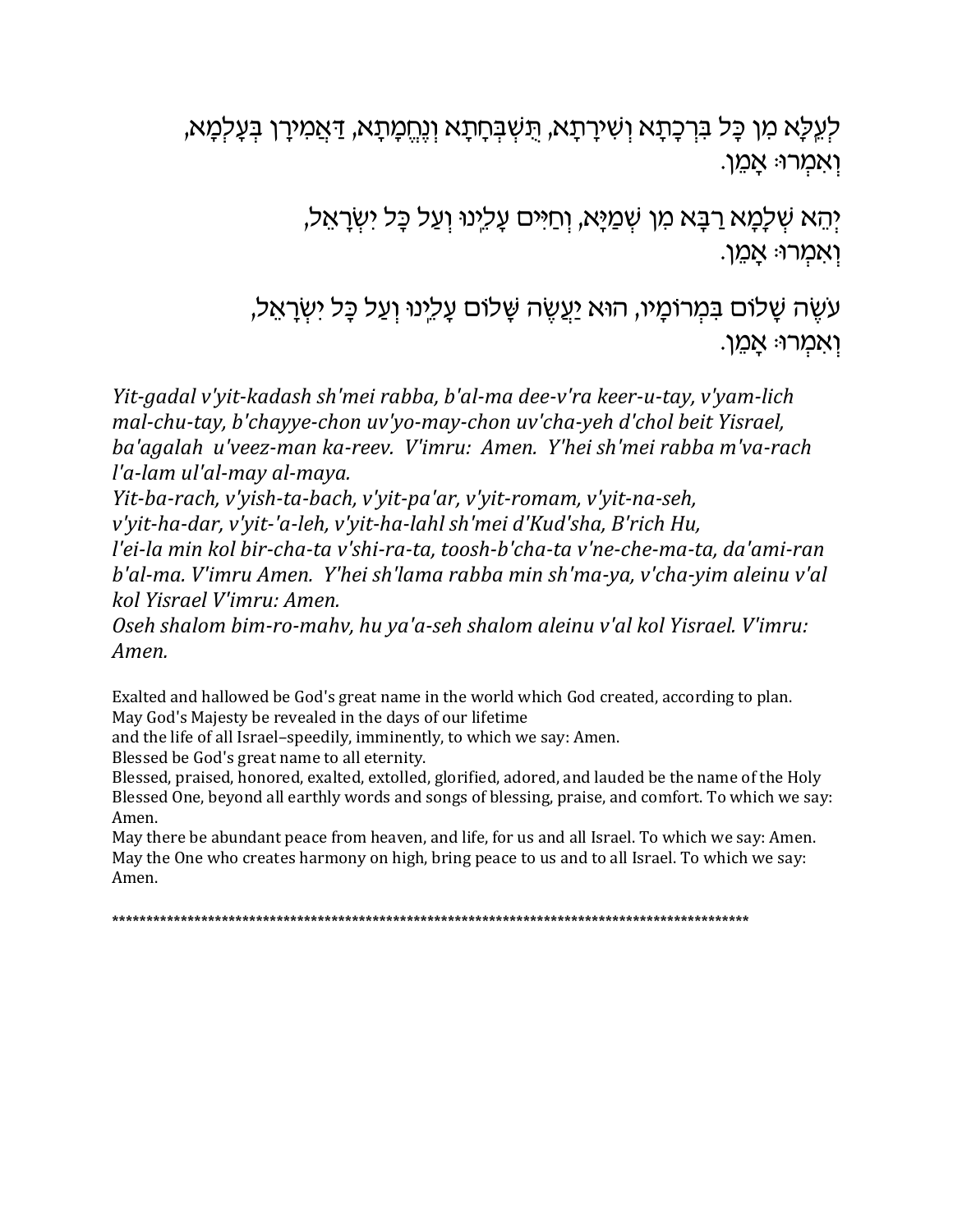**Poem for My Three: Rabbi Renee Edelman**

**We know that each ending is a beginning to a new place, a new space, to discover you every changing, every growing, ever evolving into who you are meant to be, where you stand only once. one moment can define change of status and in that liminal space you become Buber's I-Thou unaware of time, place, position breathing past, present and future at once. when you become aware of the wing you are pulled back into the mundane. Lean into the Holy Find God in others, in sacred woods, mountain and sea in acts of love. I have found God in struggling with my three.**

### **Tefilat Haderech**

May we be blessed as we go on our way *May we be guided in peace* May we be blessed with health and joy May this our blessing, amen. *May we be sheltered by wings of peace May we be kept in safety and in love* May grace and compassion find their way to every heart May this be our blessing, amen. Amen, may this be our blessing, amen.  *--!-*